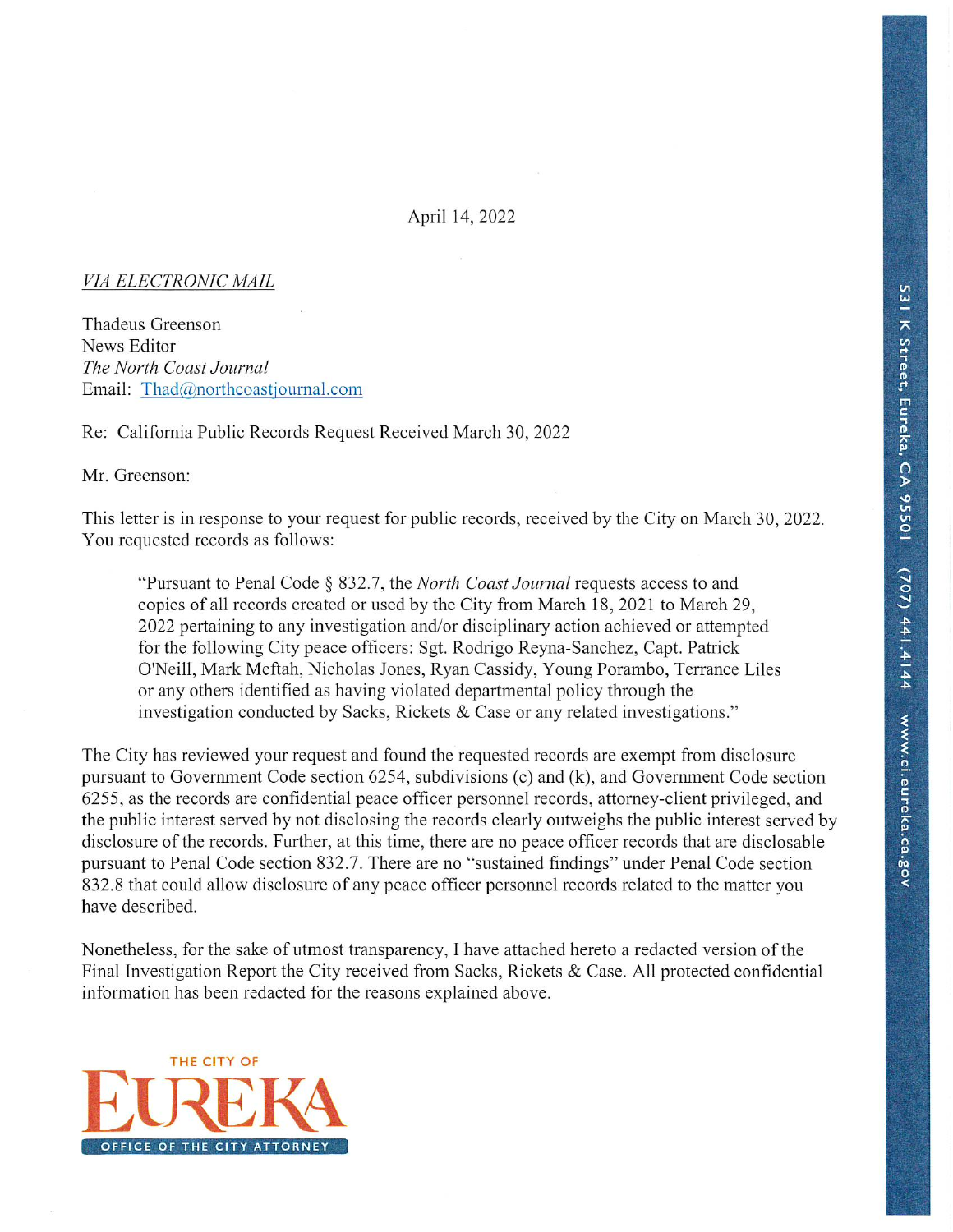Thadeus Greenson April 14, 2022 Page 2

I am responsible for this determination concerning your records request in my capacity as City Attorney.

 $\tilde{\mathcal{L}}$ 

Sincerely,

 $2,$  $\overline{1}$ 

Autumn E. Luna City Attorney

AEL:cll Enc.

cc: Offices of the City Manager, Eureka Police Department, and City Clerk

 $\ddot{\phantom{0}}$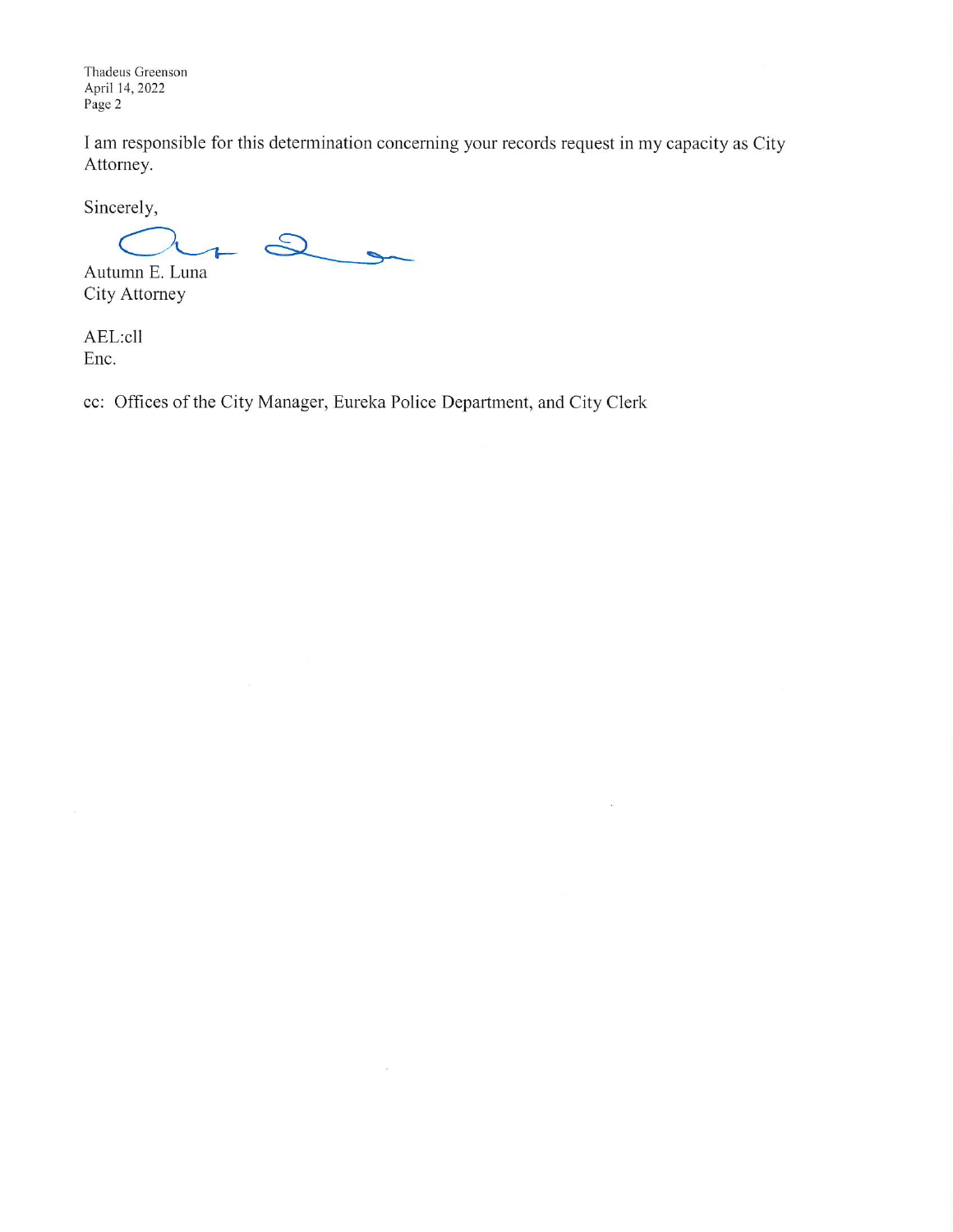

177 Post Street, Suite 650 San Francisco, CA 94108

Todd Simonson (415) 504-3163 tsimonson@srclaw.com

# **CONFIDENTIAL ATTORNEY/CLIENT PRIVILEGED INVESTIGATIVE REPORT**

| <b>Employer:</b> | <b>City of Eureka</b>                                                                                      |
|------------------|------------------------------------------------------------------------------------------------------------|
| Subject:         | <b>Investigation Into Texting and</b><br><b>Personnel Issues at the Eureka</b><br><b>Police Department</b> |
| Investigator:    | <b>Todd Simonson</b>                                                                                       |
| <b>Date:</b>     | <b>October 4, 2021</b>                                                                                     |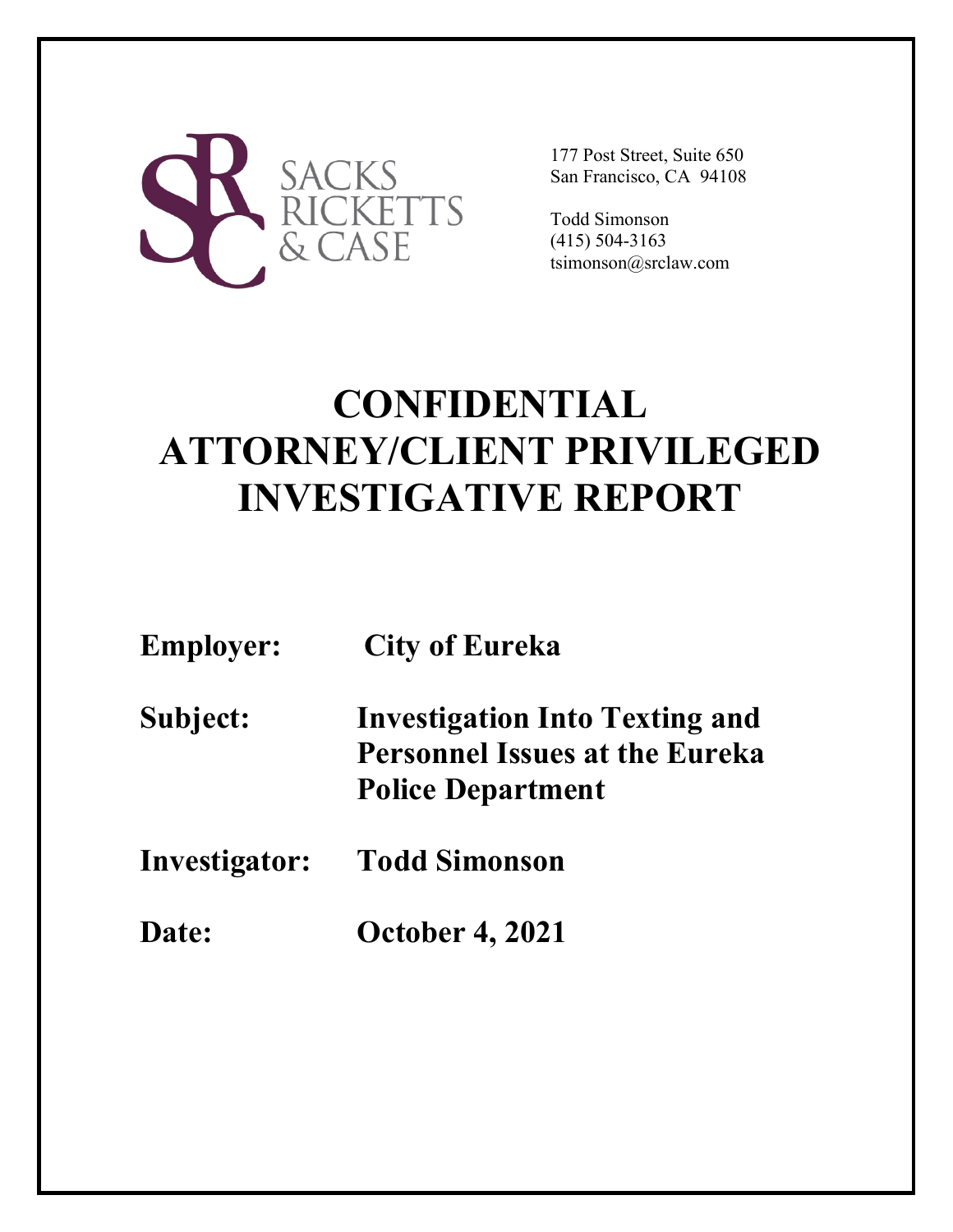# **Table of Contents**

|     |                 |    | <b>Page</b>                                       |  |
|-----|-----------------|----|---------------------------------------------------|--|
| I.  |                 |    |                                                   |  |
| Π.  |                 |    | SUMMARY OF ALLEGATIONS, FINDINGS, AND CREDIBILITY |  |
|     | A.              |    |                                                   |  |
|     | <b>B.</b>       |    |                                                   |  |
| Ш.  |                 |    |                                                   |  |
|     | A.              |    |                                                   |  |
|     | <b>B.</b>       |    |                                                   |  |
| IV. |                 |    |                                                   |  |
|     | A.              |    |                                                   |  |
|     |                 | 1. |                                                   |  |
|     |                 | 2. |                                                   |  |
|     | <b>B.</b>       |    |                                                   |  |
|     |                 | 1. |                                                   |  |
|     |                 | 2. |                                                   |  |
|     |                 | 3. |                                                   |  |
|     |                 | 4. |                                                   |  |
|     |                 |    |                                                   |  |
|     |                 | 5. |                                                   |  |
|     | $\mathcal{C}$ . |    |                                                   |  |
|     |                 | 1. |                                                   |  |
|     |                 | 2. | 22                                                |  |
|     |                 | 3. | 23                                                |  |
|     |                 | a. |                                                   |  |
|     |                 |    |                                                   |  |
|     |                 | b. |                                                   |  |
|     |                 | 4. |                                                   |  |
|     |                 | 5. |                                                   |  |
|     | D.              |    |                                                   |  |
|     |                 | 1. | .33                                               |  |
|     |                 |    |                                                   |  |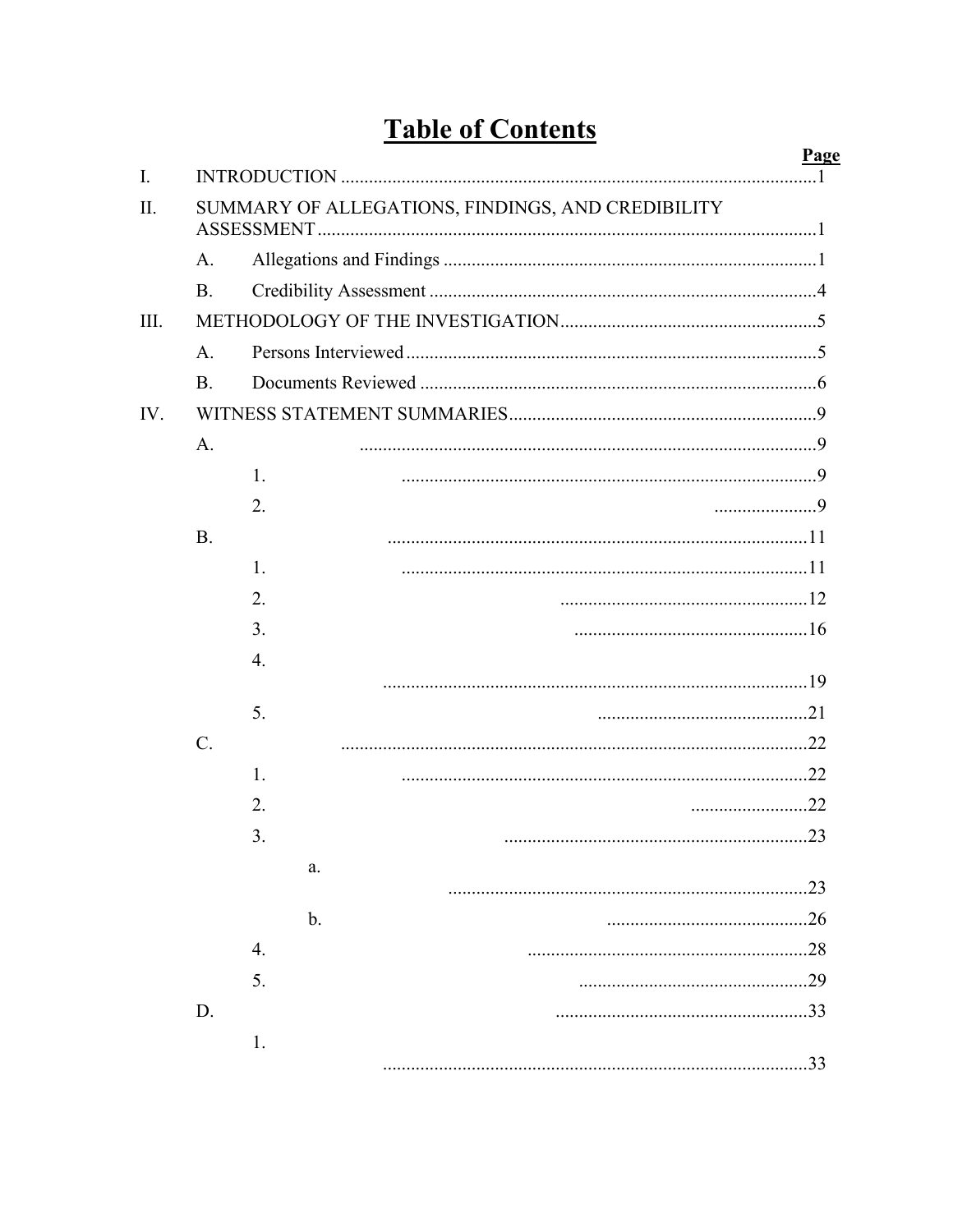|    | 2. |    |
|----|----|----|
|    |    |    |
|    | 3. |    |
|    |    |    |
|    | 4. | 35 |
|    |    |    |
|    | 5. |    |
|    | 6. | 37 |
|    | 7. |    |
|    | 8. |    |
| Ε. |    |    |
|    | 1. |    |
|    | 2. | 39 |
|    | 3. |    |
|    |    |    |
| F. |    |    |
|    | 1. |    |
|    | 2. |    |
|    | 3. | 47 |
| G. |    |    |
|    | 1. |    |
|    | 2. | 49 |
|    | 3. |    |
|    | 4. |    |
|    |    |    |
|    | 5. |    |
|    |    |    |
| H. |    |    |
|    | 1. |    |
|    | 2. |    |
|    | 3. | 55 |
|    |    |    |
| I. |    |    |
|    | 1. |    |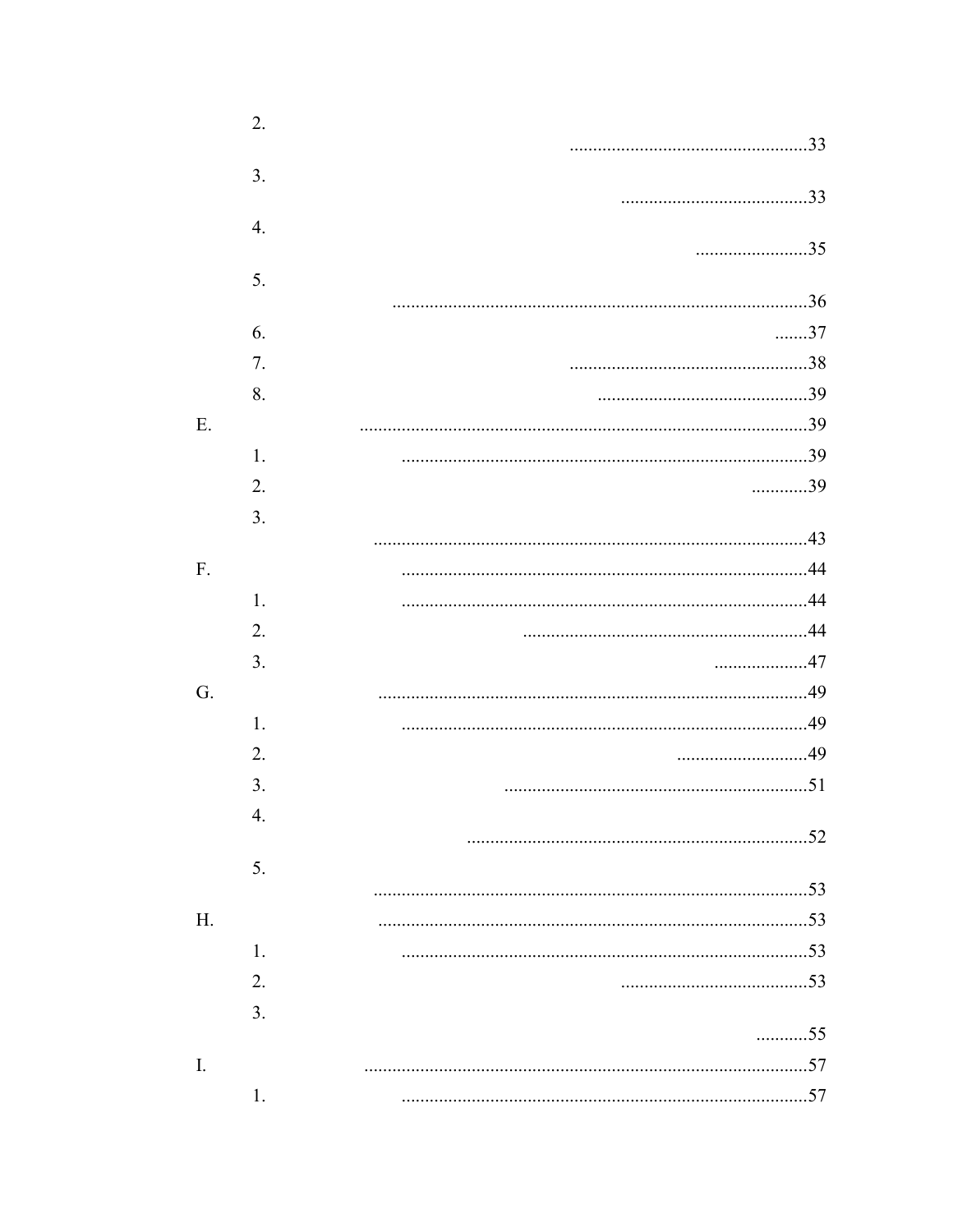|                                  | 2.               |    |
|----------------------------------|------------------|----|
|                                  |                  |    |
|                                  |                  | J. |
| 58                               | 1.               |    |
|                                  | 2.               |    |
|                                  |                  |    |
|                                  | 3.               |    |
|                                  | $\overline{4}$ . |    |
|                                  |                  |    |
|                                  | 5.               |    |
| $\ldots \ldots \ldots \ldots 65$ | 6.               |    |
|                                  | 7.               |    |
|                                  |                  |    |
|                                  |                  | K. |
|                                  | 1.               |    |
|                                  | 2.               |    |
|                                  |                  | L. |
|                                  | 1.               |    |
|                                  | 2.               |    |
|                                  | 3.               |    |
|                                  |                  |    |
|                                  |                  | M. |
|                                  | 1.               |    |
| 75                               | 2.               |    |
|                                  |                  | N. |
|                                  | 1.               |    |
| 77                               | 2.               |    |
|                                  | 3.               |    |
|                                  |                  |    |
| 81                               | 4.               |    |
|                                  | a.               |    |
|                                  | $\mathbf b$ .    |    |
|                                  |                  | O. |
|                                  | 1.               |    |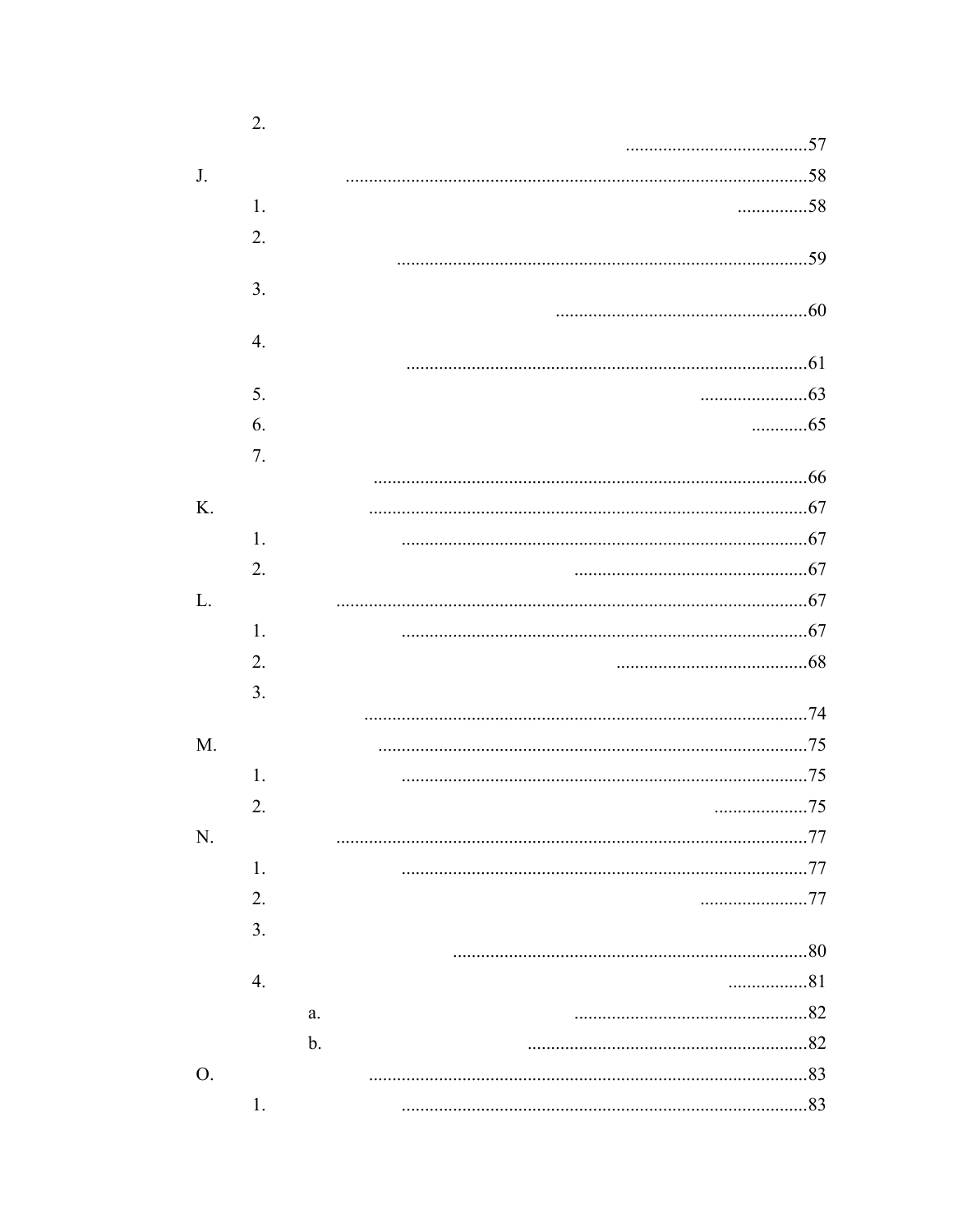|    | 2. |                 |
|----|----|-----------------|
|    | 3. |                 |
| P. |    |                 |
|    | 1. |                 |
|    | 2. |                 |
|    | 3. | 86              |
| Q. |    |                 |
|    | 1. |                 |
|    | 2. |                 |
|    | 3. |                 |
|    | 4. |                 |
| R. |    |                 |
|    | 1. |                 |
|    | 2. |                 |
|    | 3. |                 |
|    | 4. |                 |
| S. |    |                 |
|    | 1. |                 |
|    | 2. | 93              |
|    | 3. |                 |
|    | 4. |                 |
|    | 5. |                 |
|    | 6. |                 |
|    |    |                 |
|    | 7. | $\bf{I}$<br>104 |
|    |    | a.              |
|    |    | 106<br>b.       |
|    | 8. |                 |
|    | 9. |                 |
|    |    | 108             |
|    |    | a.              |
|    |    |                 |
|    |    | 109<br>b.       |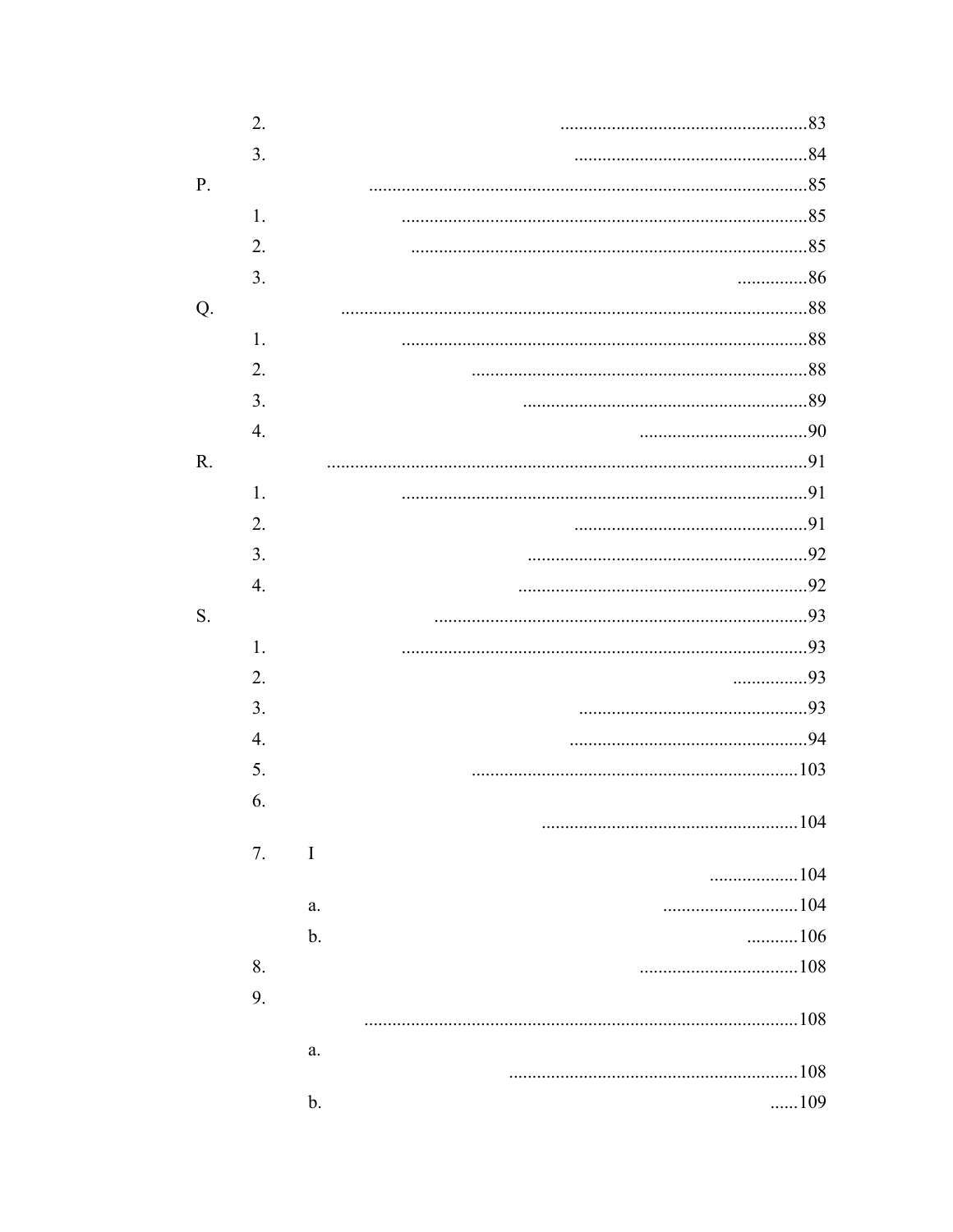|    |           | 10.              |                |                                   |
|----|-----------|------------------|----------------|-----------------------------------|
|    |           |                  | a.             |                                   |
|    |           |                  | $\mathbf{b}$ . |                                   |
|    |           |                  | c.             |                                   |
|    | T.        |                  |                |                                   |
|    |           | 1.               |                |                                   |
|    |           | 2.               |                |                                   |
|    |           |                  |                |                                   |
|    |           | 3.               |                |                                   |
|    |           |                  |                |                                   |
|    |           | $\overline{4}$ . |                |                                   |
|    |           |                  | a.             | 126                               |
|    |           |                  | $\mathbf{b}$ . |                                   |
|    |           |                  | c.             | 129                               |
|    |           |                  | d.             |                                   |
|    |           | 5.               |                |                                   |
|    | U.        |                  |                |                                   |
|    |           | 1.               |                |                                   |
|    |           | 2.               |                |                                   |
|    |           |                  |                |                                   |
|    |           | 3.               |                |                                   |
|    |           | 4.               |                |                                   |
|    |           |                  |                |                                   |
|    |           | 5.               |                |                                   |
|    |           | 6.               |                |                                   |
| V. |           |                  |                |                                   |
|    | A.        |                  |                |                                   |
|    |           |                  |                | $\ldots \ldots \ldots \ldots 152$ |
|    | <b>B.</b> |                  |                |                                   |
|    |           |                  |                |                                   |
|    |           |                  |                |                                   |
|    | $C$ .     |                  |                |                                   |
|    |           |                  |                | 161                               |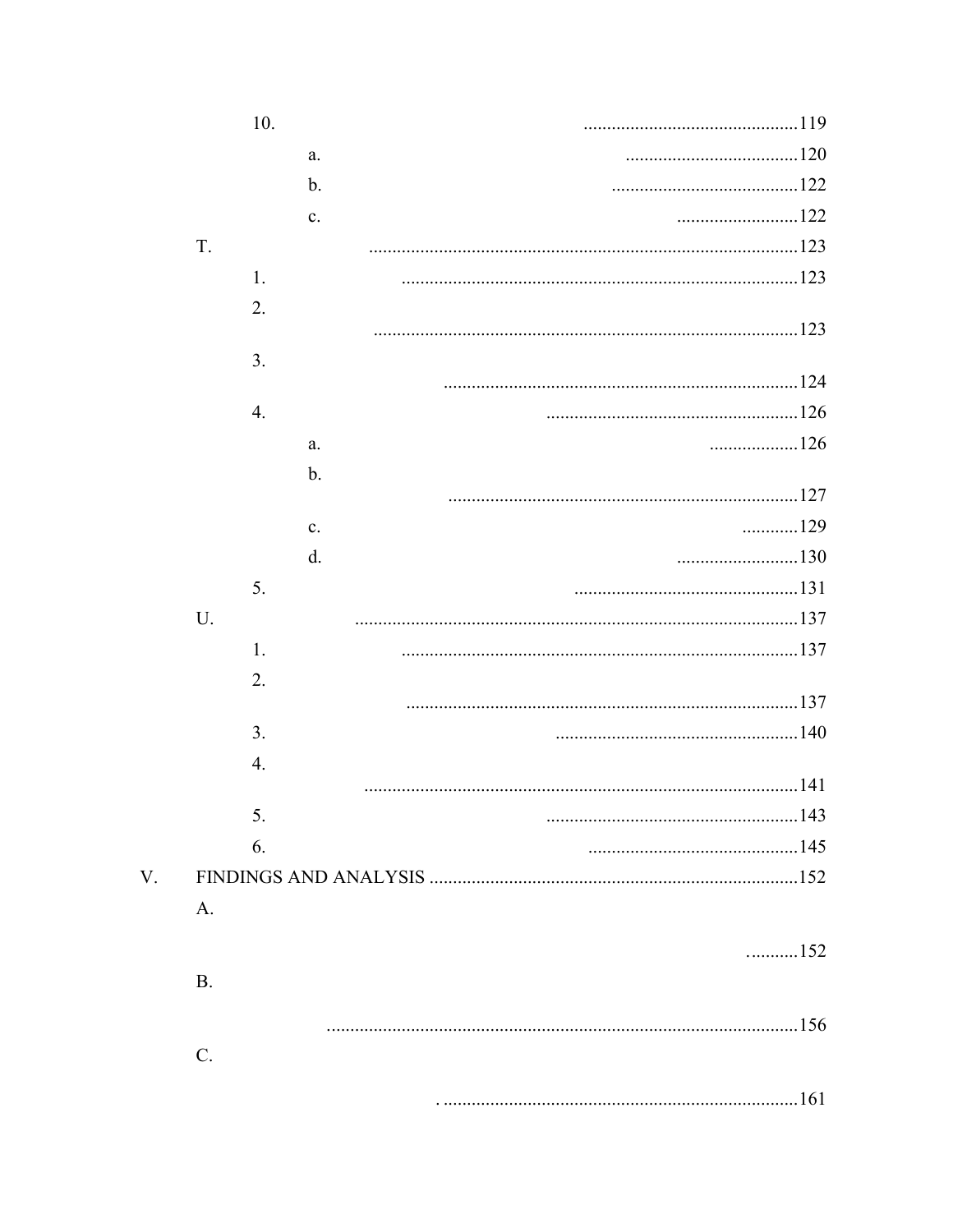| D. | $\dots 163$                                                                                                   |
|----|---------------------------------------------------------------------------------------------------------------|
| E. |                                                                                                               |
| F. |                                                                                                               |
|    |                                                                                                               |
| G. |                                                                                                               |
|    |                                                                                                               |
| H. |                                                                                                               |
| I. | 172                                                                                                           |
|    |                                                                                                               |
| J. |                                                                                                               |
|    |                                                                                                               |
| Κ. |                                                                                                               |
| L. |                                                                                                               |
| M. |                                                                                                               |
| N. |                                                                                                               |
|    |                                                                                                               |
|    |                                                                                                               |
| O. |                                                                                                               |
|    |                                                                                                               |
| P. |                                                                                                               |
| Q. | instituted<br>Whether supervisory employees<br>unwarranted investigations and/or discipline or made personnel |
|    |                                                                                                               |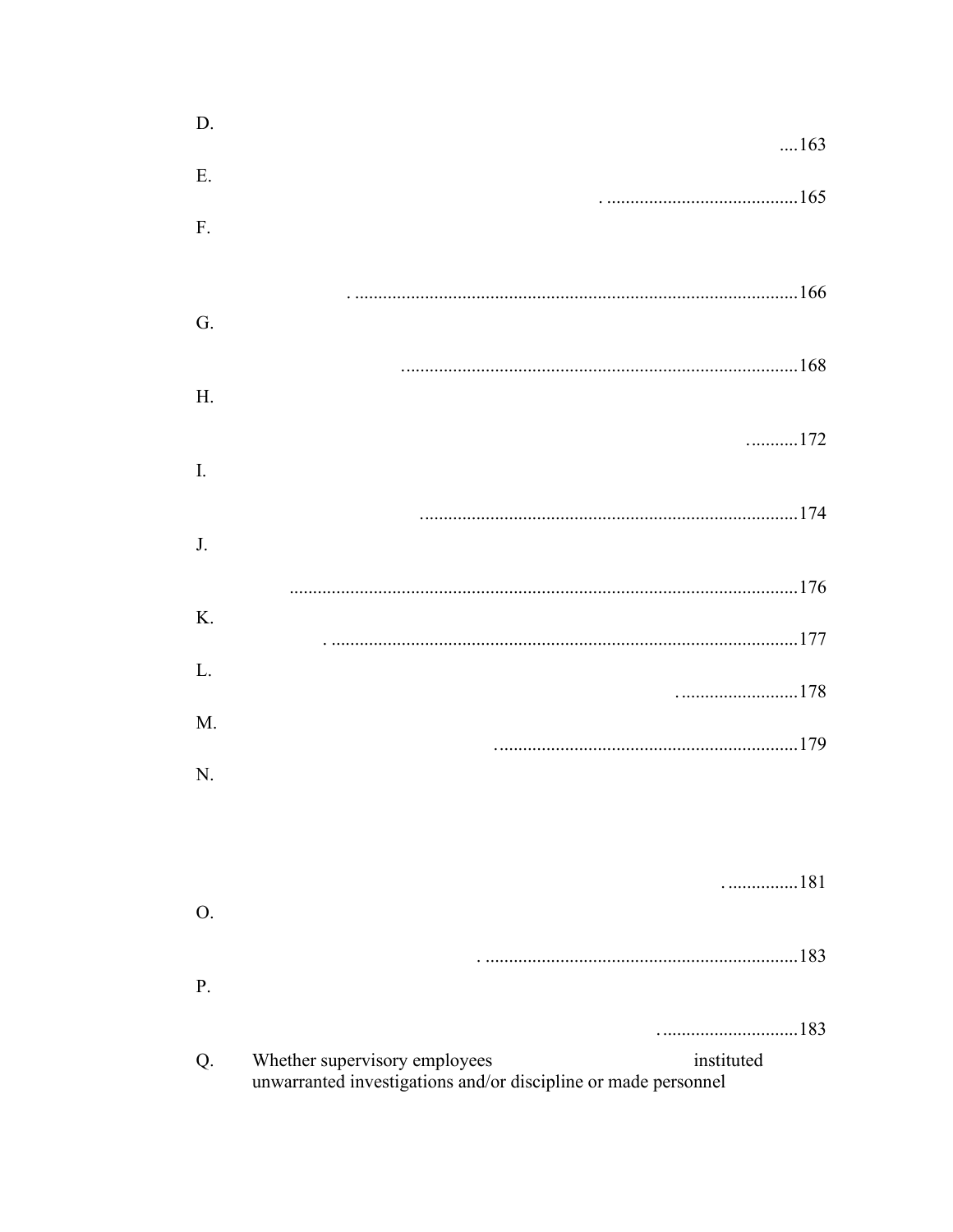|    | decisions in order to punish employees that the supervisory employees                                                             |  |
|----|-----------------------------------------------------------------------------------------------------------------------------------|--|
|    |                                                                                                                                   |  |
|    | $2_{-}$                                                                                                                           |  |
|    | 3.                                                                                                                                |  |
| R. |                                                                                                                                   |  |
|    |                                                                                                                                   |  |
| S. | Whether supervisory employees of the Department protected other<br>supervisory employees from internal and external complaints of |  |
|    |                                                                                                                                   |  |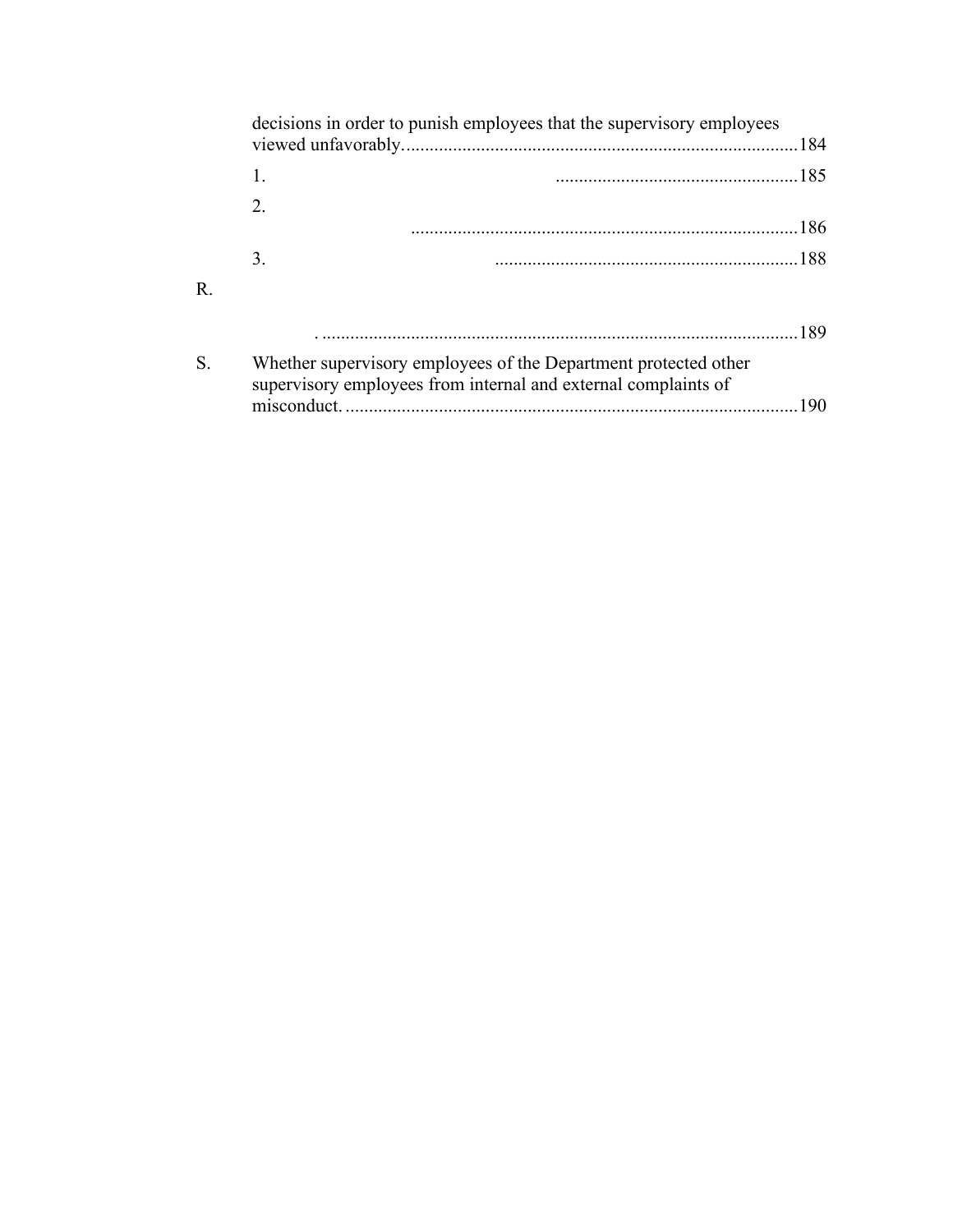#### **I. INTRODUCTION**

The City of Eureka ("City") retained Todd Simonson of Sacks, Ricketts & Case, LLP ("Investigator") through its outside counsel to conduct an investigation into certain text messages between Sergeant Rodrigo Reyna-Sanchez ("Sergeant Sanchez")<sup>1</sup> and members of his squad, including Officer Mark Meftah, between January and August 2020, some of which were published by the Sacramento Bee in a March 17, 2021 article.

#### **II. SUMMARY OF ALLEGATIONS, FINDINGS, AND CREDIBILITY ASSESSMENT**

#### **A. Allegations and Findings**

The following allegations were determined at the outset or during the investigation. The associated findings were made only after consideration of all evidence collected. The allegations are broken down below by each subject of the Investigation. $2$ 

**Allegation:**

**Finding: SUSTAINED**

 $2$  For each of the allegations that is found to have occurred, the scope of the investigation mandates that the Investigator determine the motivation for the alleged conduct.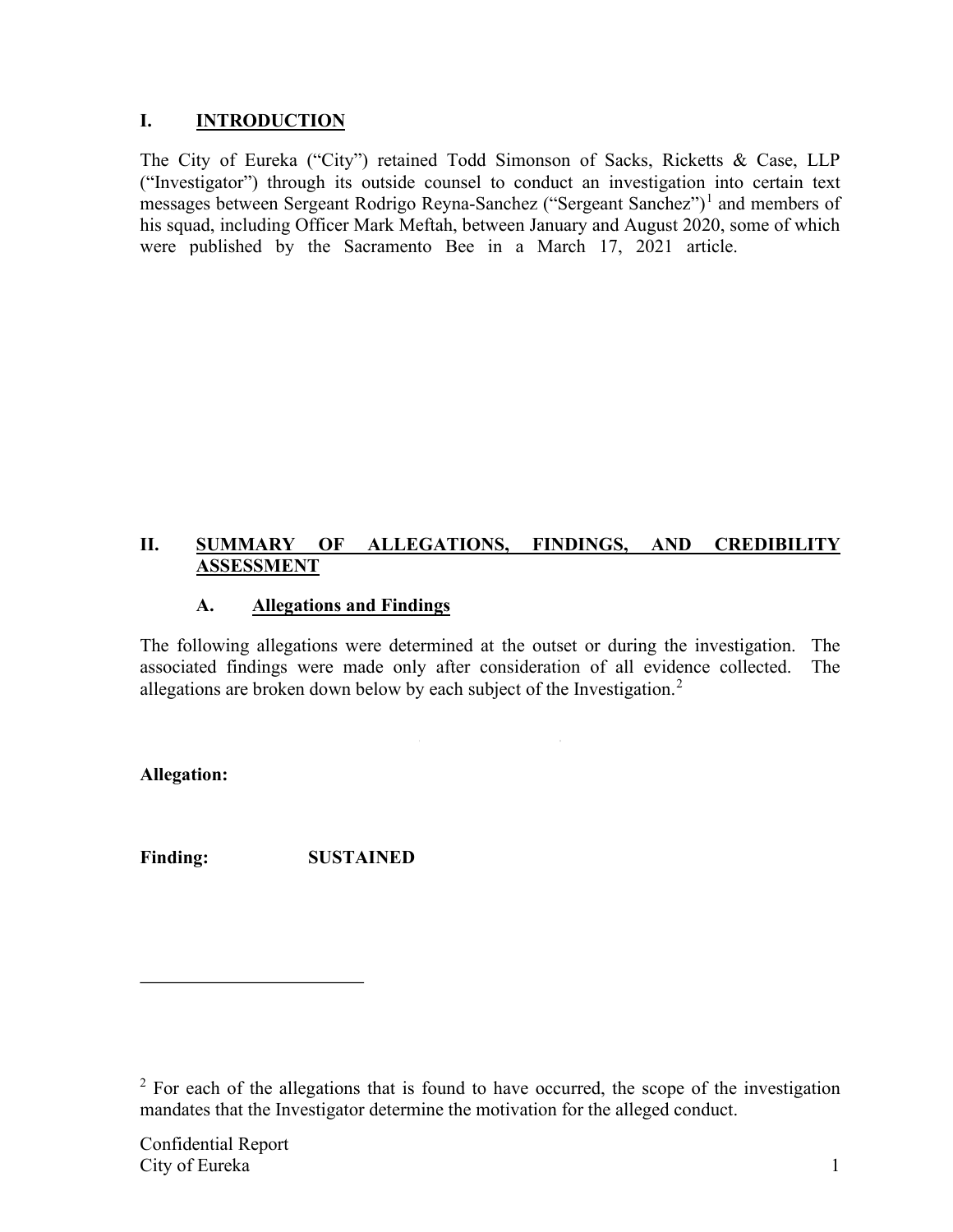# **Allegation:**

| <b>Finding:</b>    | <b>SUSTAINED</b>         |
|--------------------|--------------------------|
| <b>Allegation:</b> |                          |
| <b>Finding:</b>    | <b>SUSTAINED</b>         |
| <b>Allegation:</b> |                          |
| <b>Finding:</b>    | <b>SUSTAINED</b>         |
| <b>Allegation:</b> |                          |
| <b>Finding:</b>    | <b>SUSTAINED IN PART</b> |
| <b>Allegation:</b> |                          |
|                    |                          |
| <b>Finding:</b>    | <b>UNFOUNDED</b>         |
| <b>Allegation:</b> |                          |
| <b>Finding:</b>    | <b>UNFOUNDED</b>         |
|                    |                          |

# **Allegation:**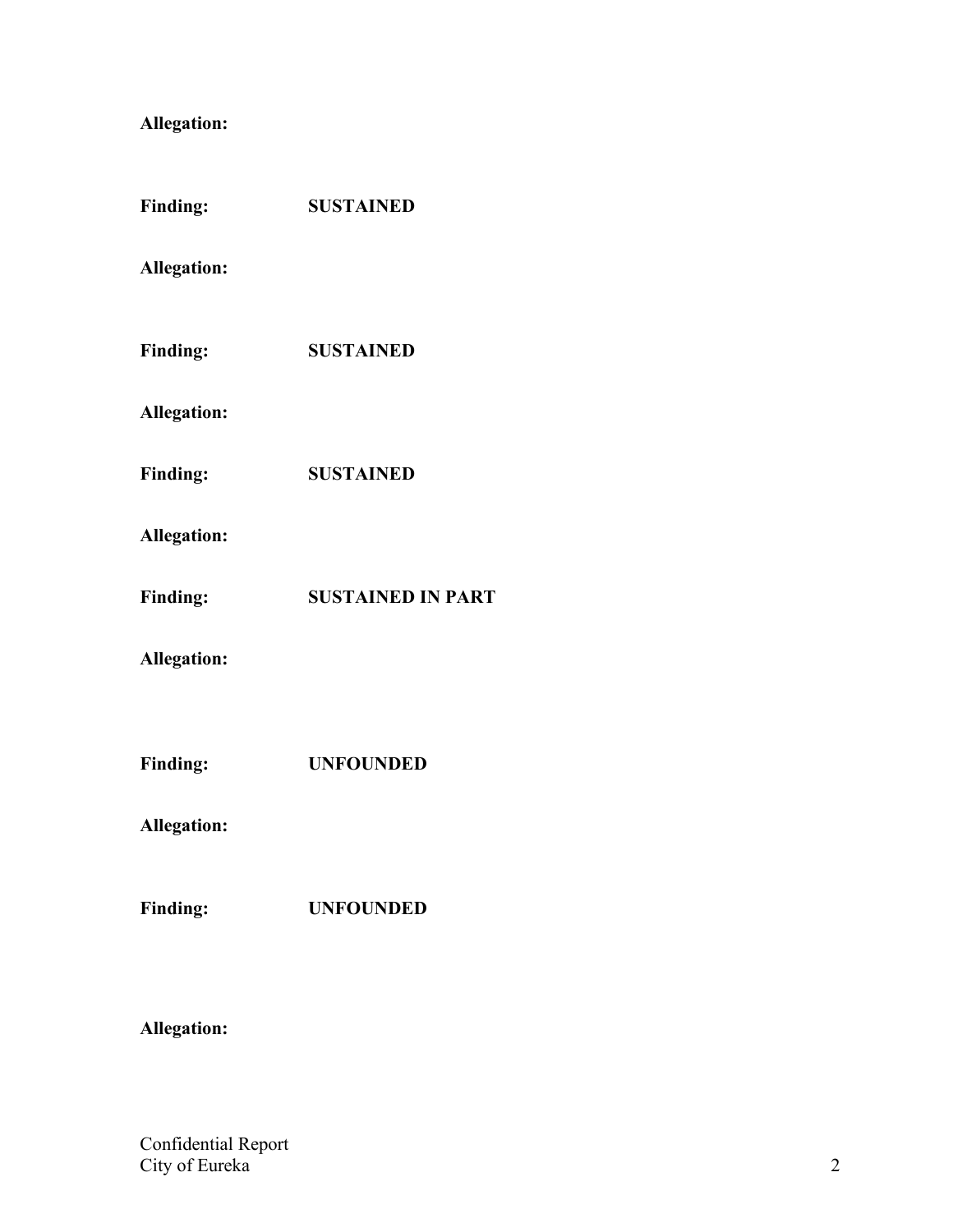| <b>Finding:</b>    | SUSTAINED as to members of the public but not as to employees of<br>the Department  |
|--------------------|-------------------------------------------------------------------------------------|
| <b>Allegation:</b> |                                                                                     |
| <b>Finding:</b>    | SUSTAINED as to members of the public but not as to employees of<br>the Department. |
| <b>Allegation:</b> |                                                                                     |
| <b>Finding:</b>    | <b>EXONERATED</b>                                                                   |
| <b>Allegation:</b> |                                                                                     |
| <b>Finding:</b>    | <b>SUSTAINED</b>                                                                    |
| <b>Allegation:</b> |                                                                                     |
| <b>Finding:</b>    | <b>SUSTAINED</b>                                                                    |
| <b>Allegation:</b> |                                                                                     |
| <b>Finding:</b>    | <b>SUSTAINED</b>                                                                    |
| <b>Allegation:</b> |                                                                                     |
|                    |                                                                                     |

**Finding: NOT SUSTAINED**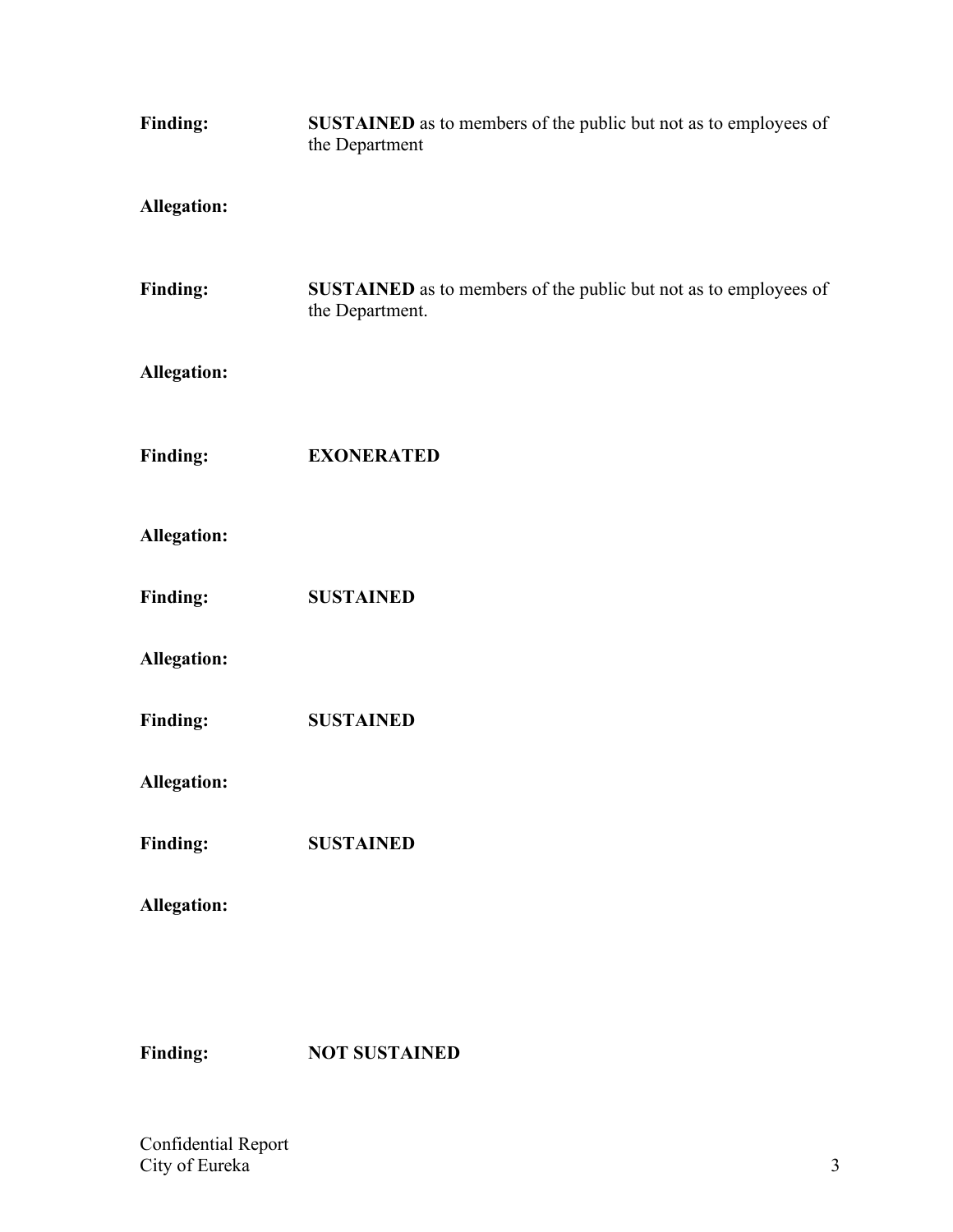**Allegation:**

| Finding:           | <b>NOT SUSTAINED</b>                                                                                                                                                                                          |
|--------------------|---------------------------------------------------------------------------------------------------------------------------------------------------------------------------------------------------------------|
| <b>Allegation:</b> |                                                                                                                                                                                                               |
| <b>Finding:</b>    | <b>UNFOUNDED</b>                                                                                                                                                                                              |
|                    | <b>Other Supervisory Employees</b>                                                                                                                                                                            |
| <b>Allegation:</b> | Whether supervisory employees<br>instituted<br>unwarranted investigations and/or discipline or made personnel<br>decisions in order to punish employees that the supervisory employees<br>viewed unfavorably. |
| <b>Finding:</b>    | <b>UNFOUNDED</b>                                                                                                                                                                                              |
| <b>Allegation:</b> |                                                                                                                                                                                                               |
| <b>Finding:</b>    | <b>UNFOUNDED</b>                                                                                                                                                                                              |
| <b>Allegation:</b> | Whether supervisory employees of the Department protected other<br>supervisory employees from internal and external complaints of<br>misconduct.                                                              |
| <b>Finding:</b>    | <b>UNFOUNDED</b>                                                                                                                                                                                              |
| <b>B.</b>          | <b>Credibility Assessment</b>                                                                                                                                                                                 |
|                    | In connection with determining the facts alleged, and consistent with EEOC guidelines, the                                                                                                                    |

Investigator assessed the credibility of each witness by evaluating the witness's demeanor, potential bias or motivation to be untruthful, ability to recall information, the specificity of the information provided, the consistency of statements with a witness's prior statements and/or the statements of other witnesses, the inherent plausibility of witness statements, and, in some cases, the past record of a witness.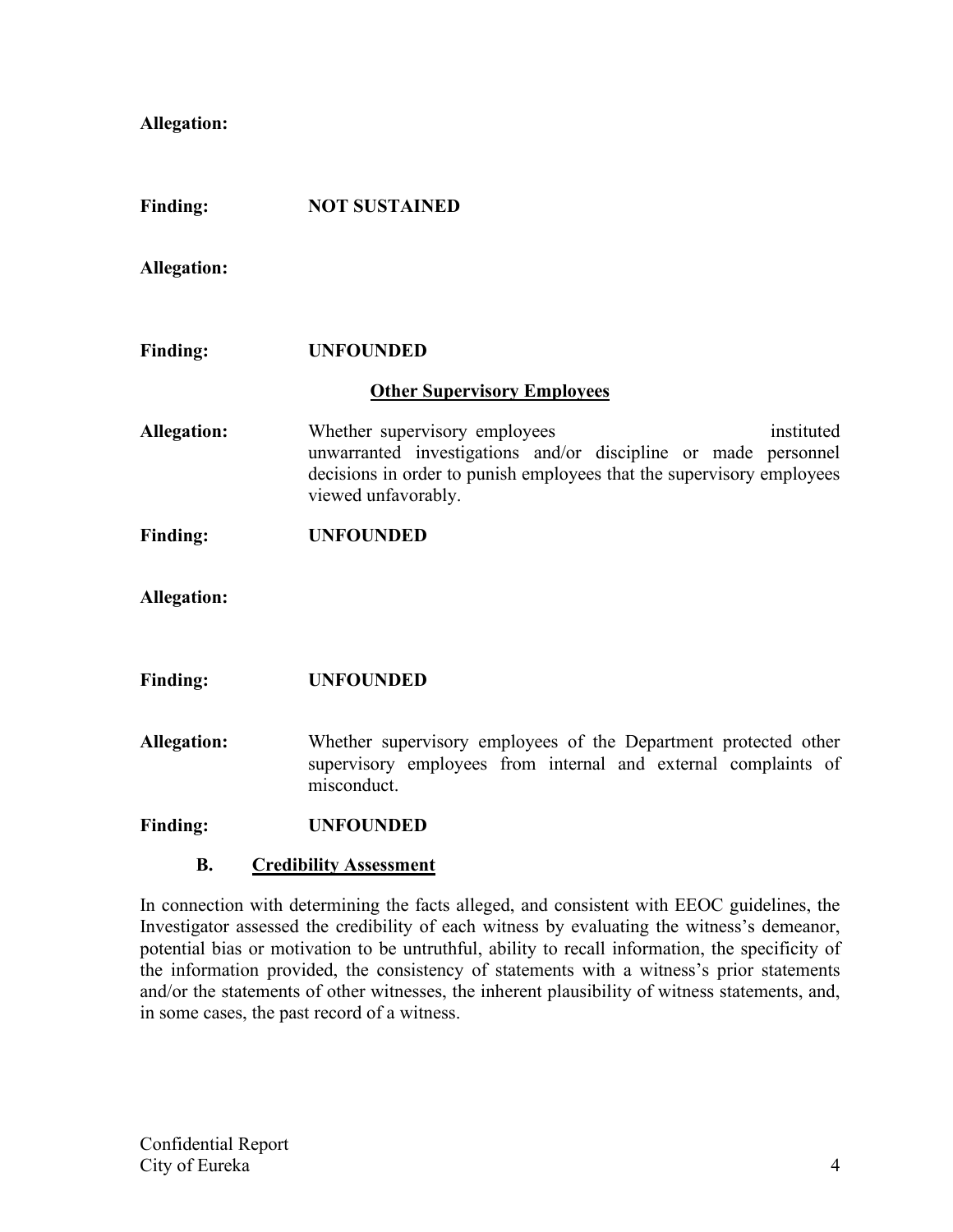# **III. METHODOLOGY OF THE INVESTIGATION**

#### **A. Persons Interviewed**

The witnesses were each provided with a Notice of Interview compelling them to participate in the interviews. The Investigator reminded each witness to keep confidential all aspects of the interview during the course of the investigation, to answer the Investigator's questions truthfully, and to refrain from, and report, any suspected retaliation.

All witness interviews were digitally recorded and roughly transcribed. Copies of recorded interviews or transcriptions will only be provided to authorized personnel upon request.

| <b>Interview Subject</b> | <b>Position</b> | Date(s)            |
|--------------------------|-----------------|--------------------|
|                          |                 | <b>Interviewed</b> |
|                          |                 | April 15, 2021     |
|                          |                 | April 22, 2021;    |
|                          |                 | May 11, 2021       |
|                          |                 | April 23, 2021;    |
|                          |                 | May 14, 2021       |
|                          |                 | May 19, 2021       |
|                          |                 | May 26, 2021       |
|                          |                 | May 26, 2021       |
|                          |                 | June 3, 2021       |
|                          |                 | June 7, 2021       |
|                          |                 | June 10, 2021      |
|                          |                 | June 10, 2021      |
|                          |                 | June 15, 2021      |
|                          |                 | June 15, 2021      |
|                          |                 | June 21, 2021      |
|                          |                 | June 23, 2021      |
|                          |                 | June 24, 2021      |
|                          |                 | June 25, 2021      |
|                          |                 | July 1, 2021       |
|                          |                 | July 14, 2021      |
|                          |                 | July 16, 2021      |
|                          |                 | August 4, 2021     |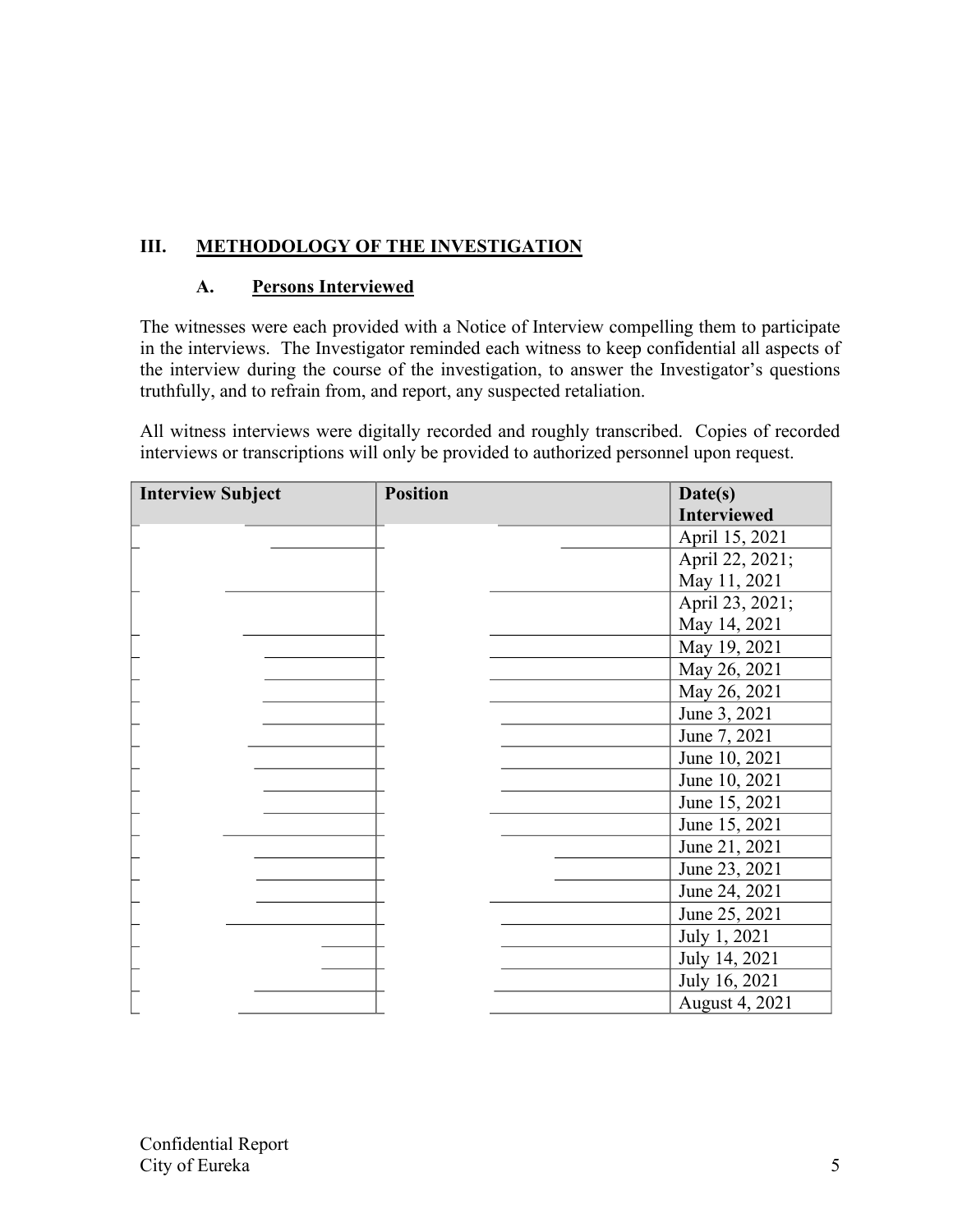| Ex.               | <b>Description</b> |  |  |  |
|-------------------|--------------------|--|--|--|
| 1.                |                    |  |  |  |
| 2.                |                    |  |  |  |
|                   |                    |  |  |  |
|                   |                    |  |  |  |
| 3.                |                    |  |  |  |
|                   |                    |  |  |  |
|                   |                    |  |  |  |
| 4.                |                    |  |  |  |
|                   |                    |  |  |  |
| 5.                |                    |  |  |  |
| 6.                |                    |  |  |  |
| 7.                |                    |  |  |  |
| 8.                |                    |  |  |  |
| 9.                |                    |  |  |  |
| <b>10.</b>        |                    |  |  |  |
| <u>11.</u>        |                    |  |  |  |
| 12.               |                    |  |  |  |
| <u>13.</u>        |                    |  |  |  |
| 14.               |                    |  |  |  |
| 15.               |                    |  |  |  |
| 16.               |                    |  |  |  |
| $\overline{17}$ . |                    |  |  |  |
| <b>18.</b>        |                    |  |  |  |
| 19.               |                    |  |  |  |
|                   |                    |  |  |  |
| 20.               |                    |  |  |  |
| 21.               |                    |  |  |  |
|                   |                    |  |  |  |
| 22.               |                    |  |  |  |
| $\frac{23}{2}$    |                    |  |  |  |
| 24.               |                    |  |  |  |
|                   |                    |  |  |  |
| 25.               |                    |  |  |  |
| 26.               |                    |  |  |  |
| 27.               |                    |  |  |  |
| 28.               |                    |  |  |  |
| 29.               |                    |  |  |  |
| 30.               |                    |  |  |  |
| 31.               |                    |  |  |  |
| $\overline{32}$ . |                    |  |  |  |
|                   |                    |  |  |  |
| $\overline{33}$ . |                    |  |  |  |
|                   |                    |  |  |  |

# **B. Documents Reviewed**

Confidential Report City of Eureka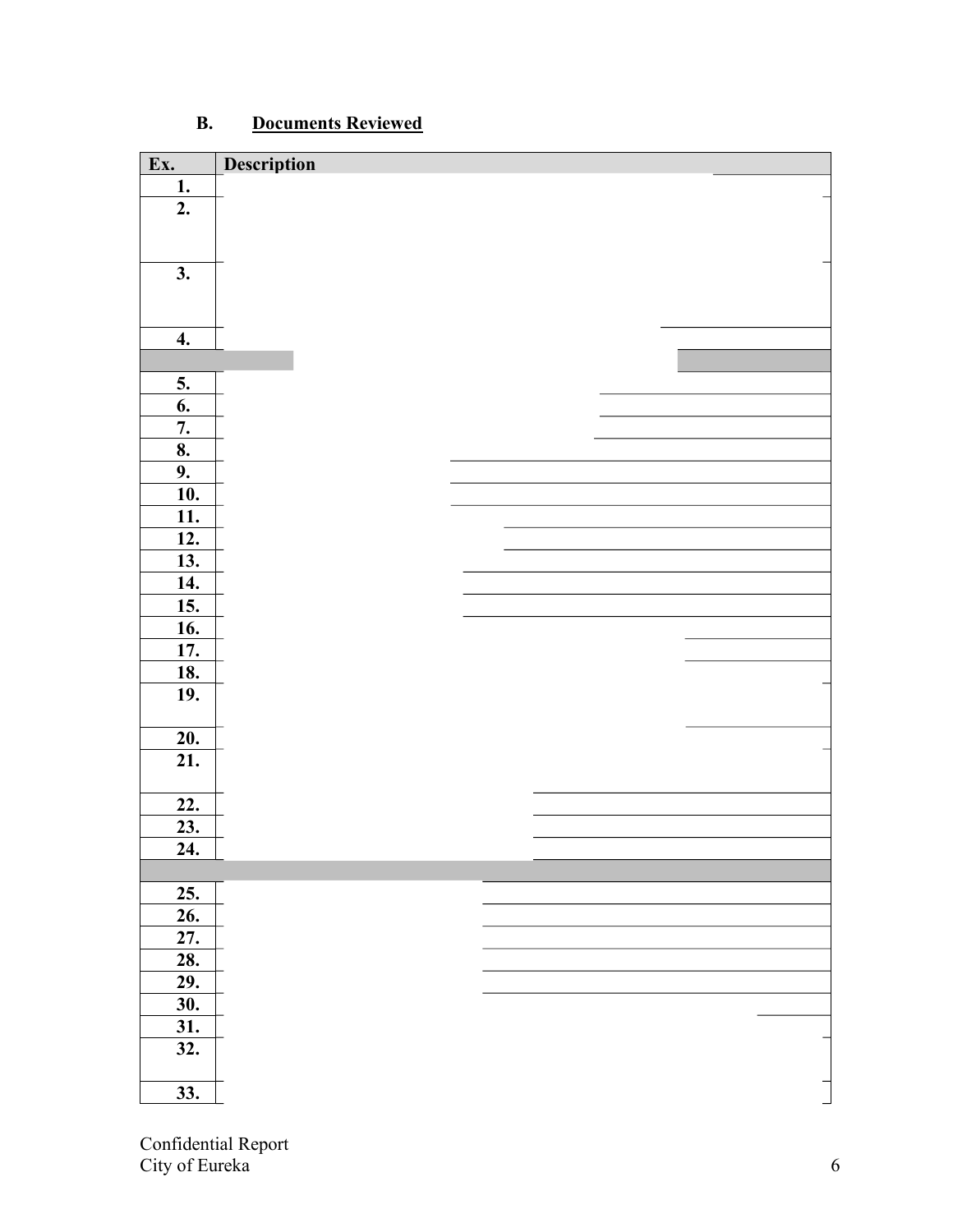| Ex.               | Description |  |  |
|-------------------|-------------|--|--|
|                   |             |  |  |
| 34.               |             |  |  |
|                   |             |  |  |
| 35.               |             |  |  |
| 36.               |             |  |  |
| 37.               |             |  |  |
| <u>38.</u>        |             |  |  |
| <u>39.</u><br>40. |             |  |  |
| 41.               |             |  |  |
|                   |             |  |  |
| 42.               |             |  |  |
|                   |             |  |  |
|                   |             |  |  |
| 43.               |             |  |  |
|                   |             |  |  |
|                   |             |  |  |
| 44.               |             |  |  |
|                   |             |  |  |
|                   |             |  |  |
| $\overline{45.}$  |             |  |  |
| <b>46.</b>        |             |  |  |
| 47.               |             |  |  |
| 48.               |             |  |  |
|                   |             |  |  |
|                   |             |  |  |
|                   |             |  |  |
|                   |             |  |  |
|                   |             |  |  |
| 49.               |             |  |  |
|                   |             |  |  |
|                   |             |  |  |
| $\overline{50}$ . |             |  |  |
|                   |             |  |  |
| $\overline{51}$ . |             |  |  |
|                   |             |  |  |
| $\overline{52.}$  |             |  |  |
|                   |             |  |  |
|                   |             |  |  |
|                   |             |  |  |
|                   |             |  |  |
|                   |             |  |  |
|                   |             |  |  |

Confidential Report City of Eureka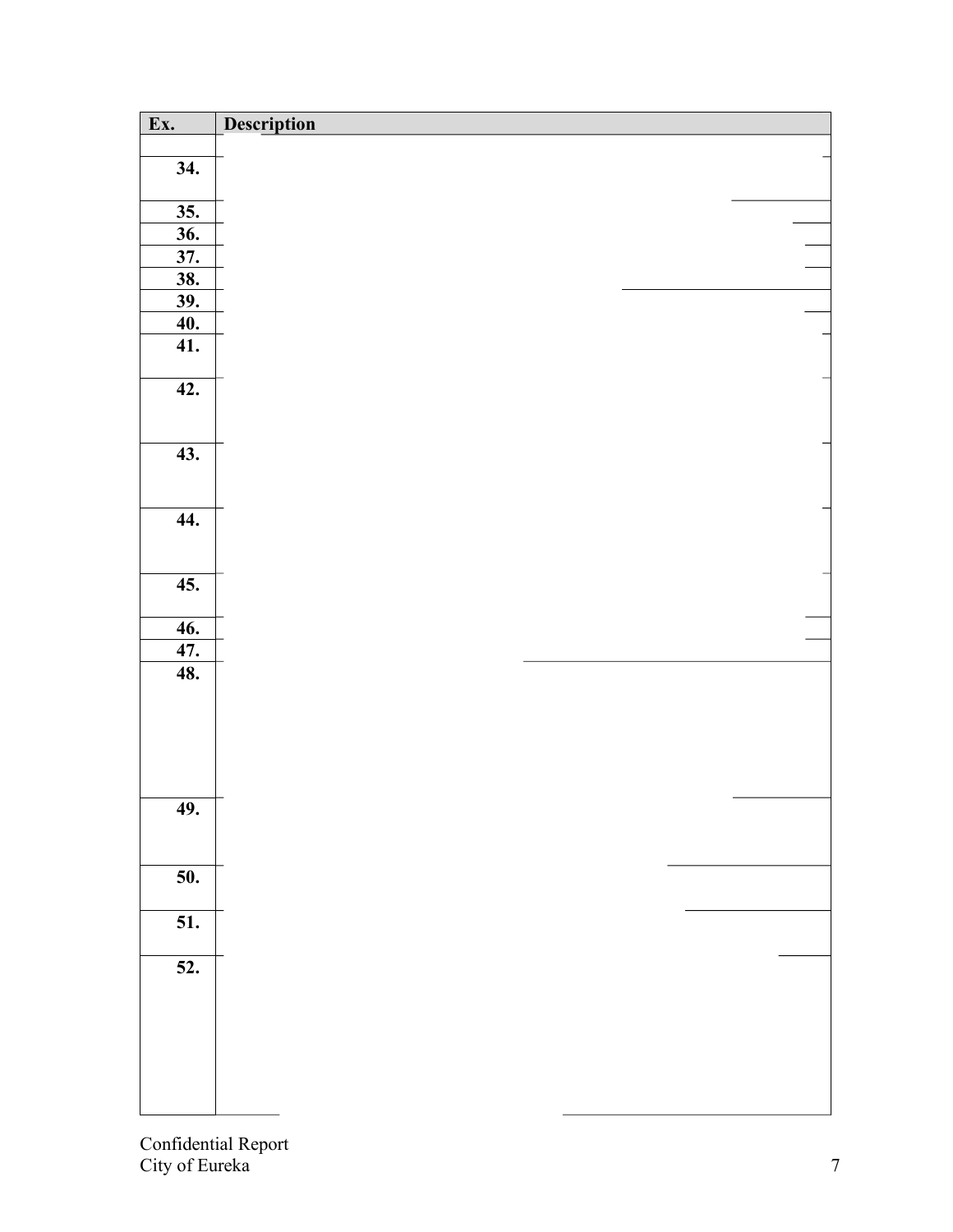| Ex.              | Description |             |  |
|------------------|-------------|-------------|--|
|                  |             |             |  |
|                  |             |             |  |
|                  |             |             |  |
|                  |             |             |  |
|                  |             |             |  |
|                  |             |             |  |
|                  |             |             |  |
|                  |             |             |  |
|                  |             |             |  |
|                  |             |             |  |
|                  |             |             |  |
|                  |             |             |  |
|                  |             |             |  |
|                  |             |             |  |
|                  |             |             |  |
|                  |             |             |  |
|                  |             |             |  |
|                  |             |             |  |
|                  |             |             |  |
|                  |             |             |  |
|                  |             | Description |  |
| <u>53.</u>       |             |             |  |
| 54.              |             |             |  |
| 55.              |             |             |  |
| 56.              |             |             |  |
|                  |             |             |  |
| 57.              |             |             |  |
| 58.              |             |             |  |
| <u>59.</u>       |             |             |  |
| 60.              |             |             |  |
|                  |             |             |  |
| <b>61.</b>       |             |             |  |
| $\overline{62.}$ |             |             |  |
|                  |             |             |  |
| 63.              |             |             |  |
|                  |             |             |  |
| 64.              |             |             |  |
| 65.              |             |             |  |
| 66.              |             |             |  |
|                  |             |             |  |
| 67.              |             |             |  |
| 68.              |             |             |  |
|                  |             |             |  |
| <b>69.</b>       |             |             |  |
|                  |             |             |  |

Confidential Report City of Eureka 8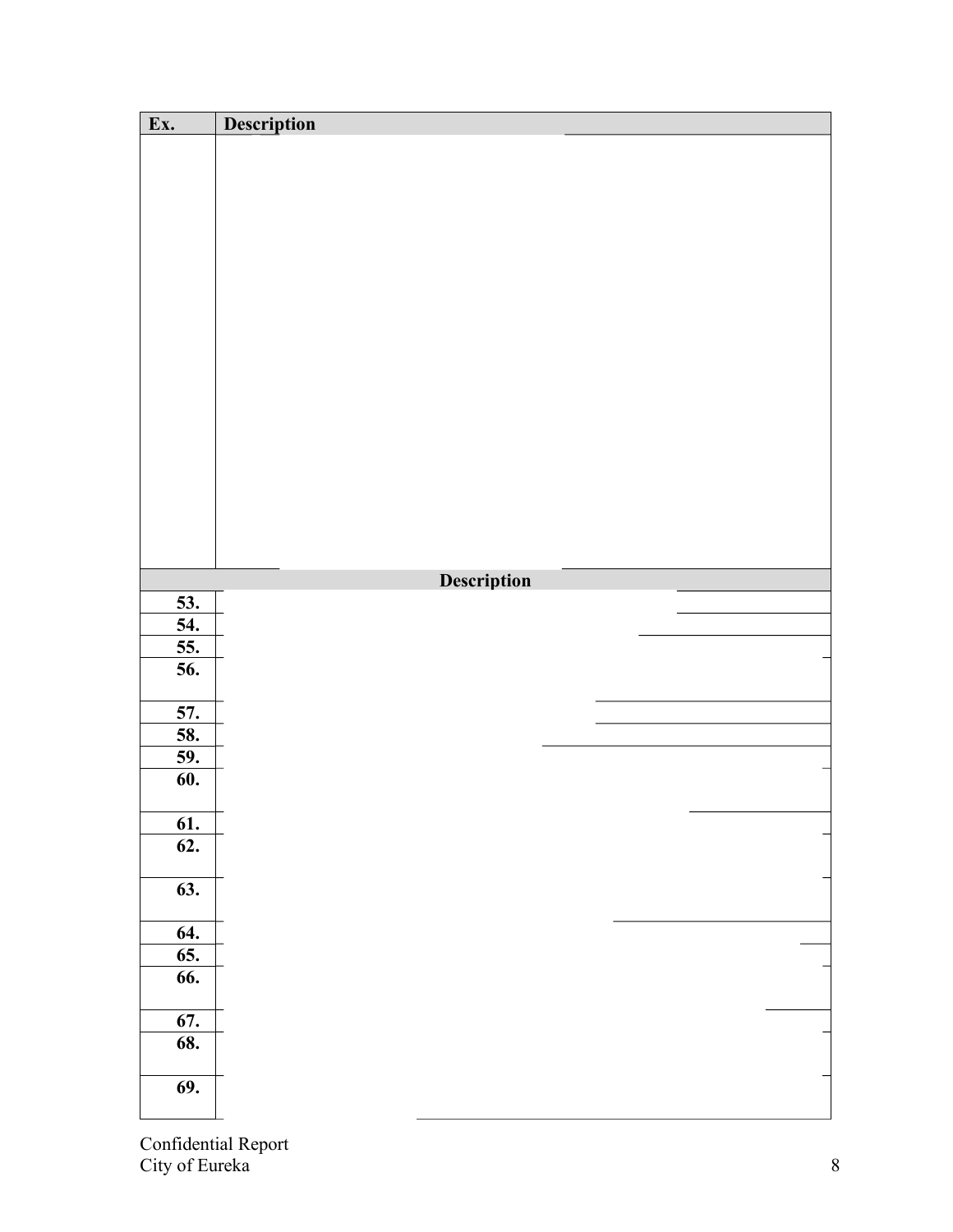| Ex. | <b>Description</b> |  |   |
|-----|--------------------|--|---|
| 70. |                    |  |   |
| 71. |                    |  |   |
| 72. |                    |  |   |
| 73. |                    |  |   |
| 74. |                    |  |   |
| 75. |                    |  |   |
| 76. |                    |  |   |
| 77. |                    |  | – |

# **IV. WITNESS STATEMENT SUMMARIES**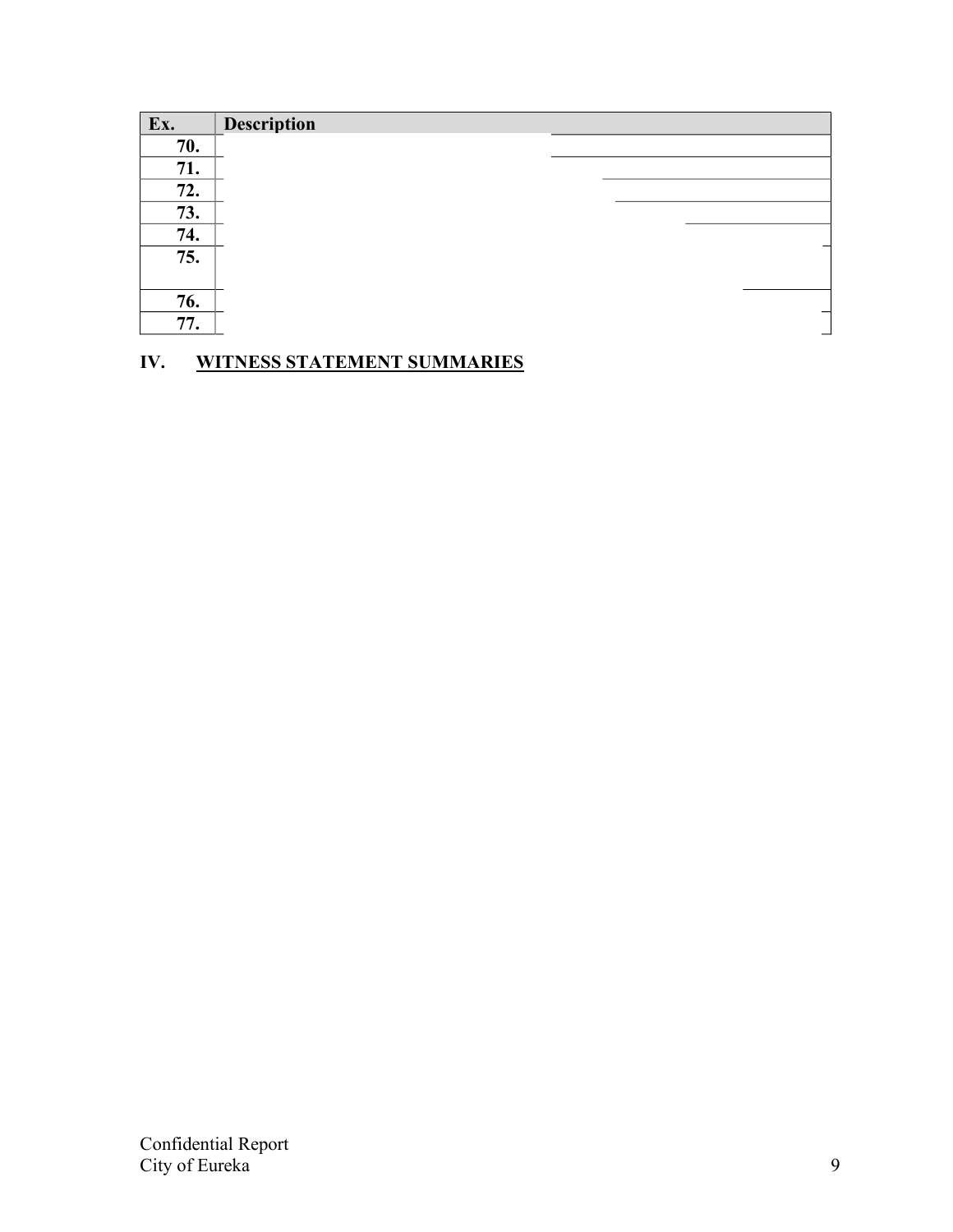## **V. FINDINGS AND ANALYSIS**

In weighing the evidence, the general civil standard of proof was applied. An incident was found to have occurred if the preponderance of the evidence obtained during the investigation supported that conclusion. That is, it was more likely than not that the event happened. In reaching these determinations, it is critical that the information is both reliable and susceptible of proof. Credibility resolutions were made where appropriate.

Pursuant to Eureka Police Department Policy Manual Section 1019.5.3, the following is a key to the terminology used in reaching findings:

| <b>SUSTAINED</b>     | There is sufficient evidence to establish the act occurred and<br>that it constituted misconduct. |
|----------------------|---------------------------------------------------------------------------------------------------|
| <b>NOT SUSTAINED</b> | There is insufficient evidence to sustain the complaint or fully<br>exonerate the member.         |
| <b>UNFOUNDED</b>     | The alleged acts did not occur or did not involve department<br>members.                          |
| <b>EXONERATED</b>    | The alleged acts occurred but the acts were justified, lawful<br>and/or proper.                   |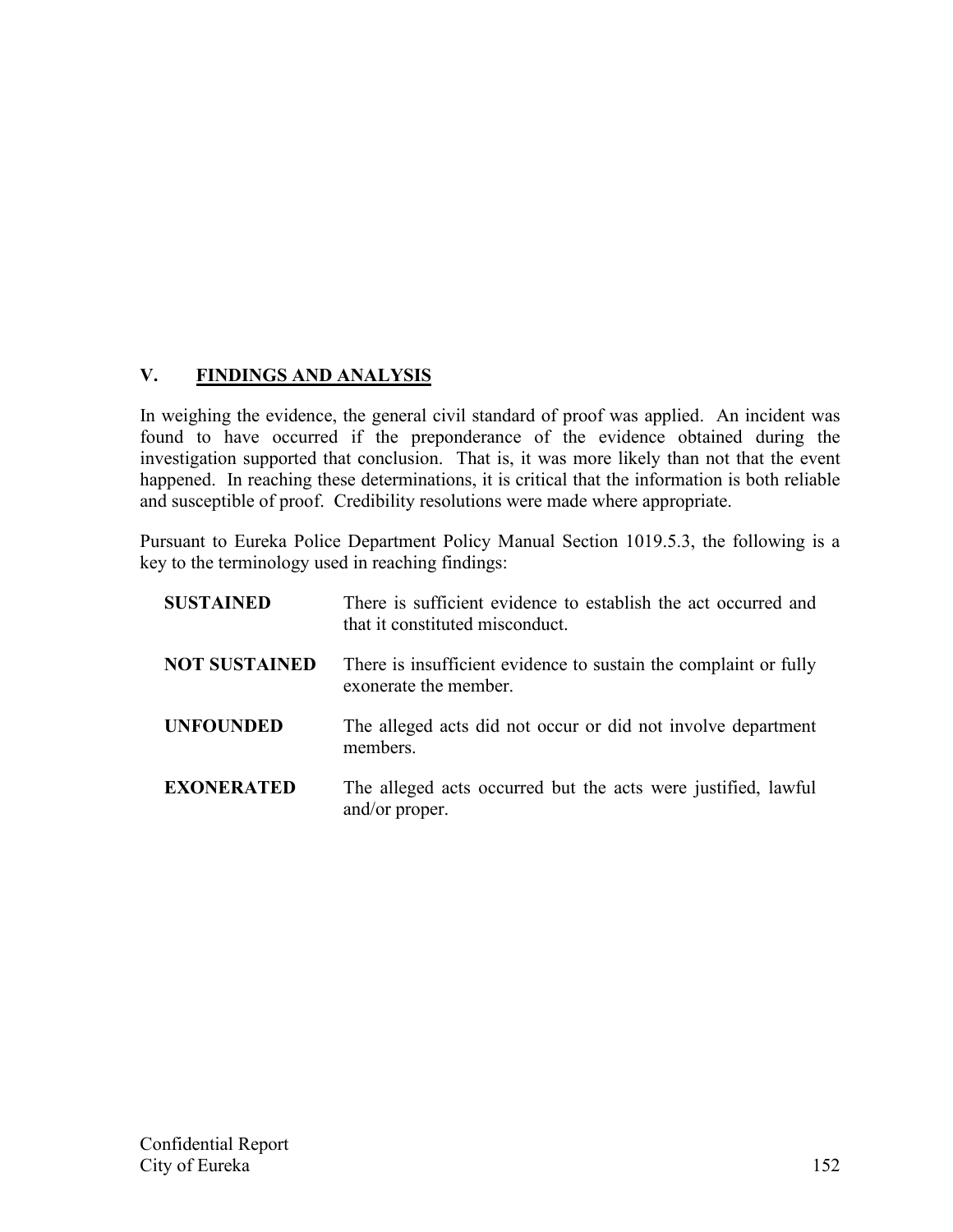It is also beyond dispute that many of

these texts are inappropriate, profane, and/or derogatory and are properly viewed by the community as patently offensive and inconsistent with the values relative to law enforcement and the public trust.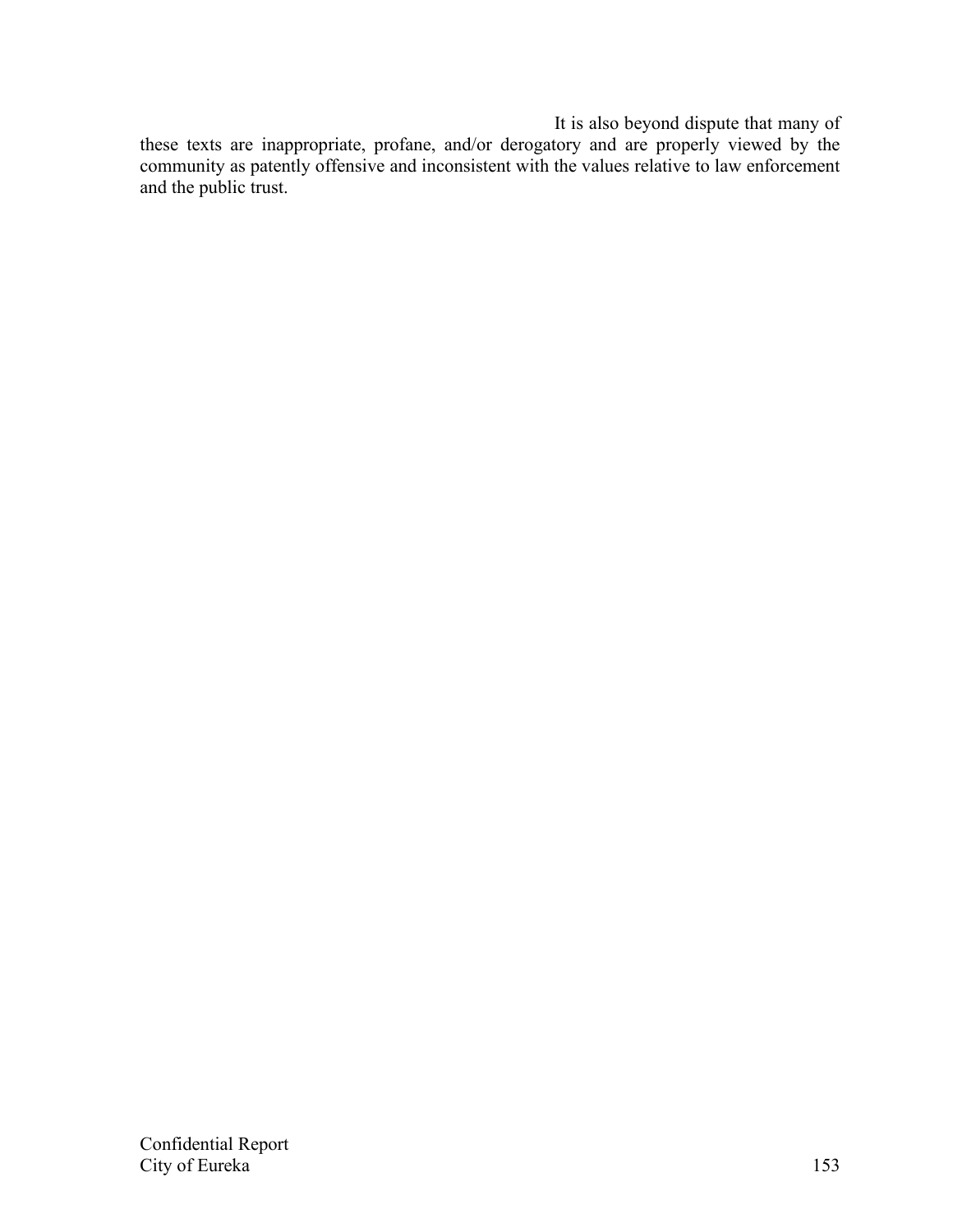the scope of

this Investigation includes whether other supervisors or Command staff were aware of the existence and nature of these group texts. All of the witnesses interviewed were consistent and unanimous that other supervisors and the Command staff were not aware of and had no reason to know of the nature of these texts, and there is no evidence to the contrary. Instead, it appears that there was general surprise, alarm, and condemnation around the Department when the nature of the texts was revealed in the March 17, 2021 Sacramento Bee article.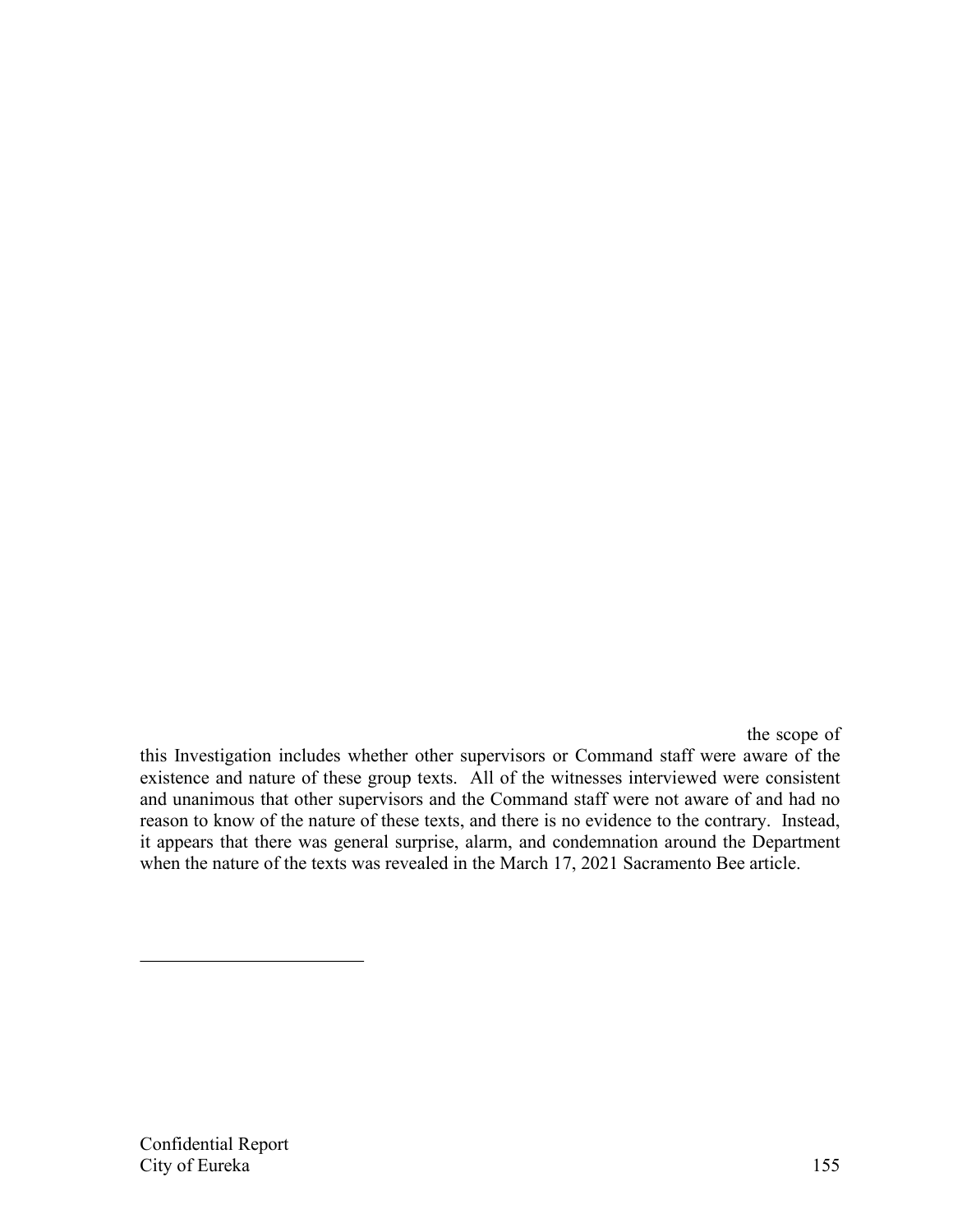It is also beyond dispute that many of these texts are inappropriate, profane, and/or derogatory and are properly viewed by the community as patently offensive and inconsistent with the values law enforcement and the public trust.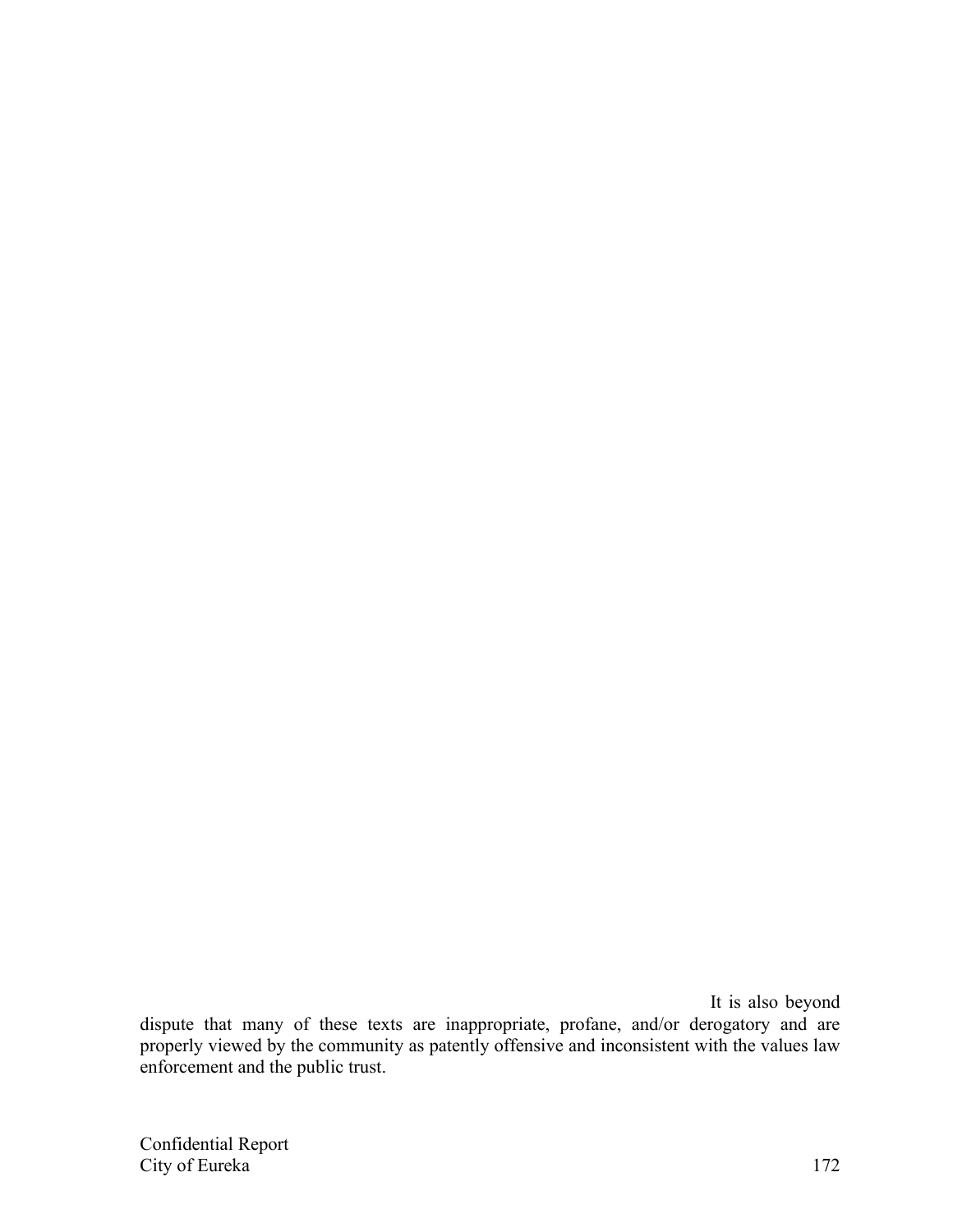#### **Q.** Whether supervisory employees instituted instituted **unwarranted investigations and/or discipline or made personnel decisions in order to punish employees that the supervisory employees viewed unfavorably.**

The Investigator finds by a preponderance of the evidence that the allegation that supervisory employees instituted unwarranted investigations and/or discipline or made personnel decisions in order to punish employees that they viewed unfavorably is **unfounded**.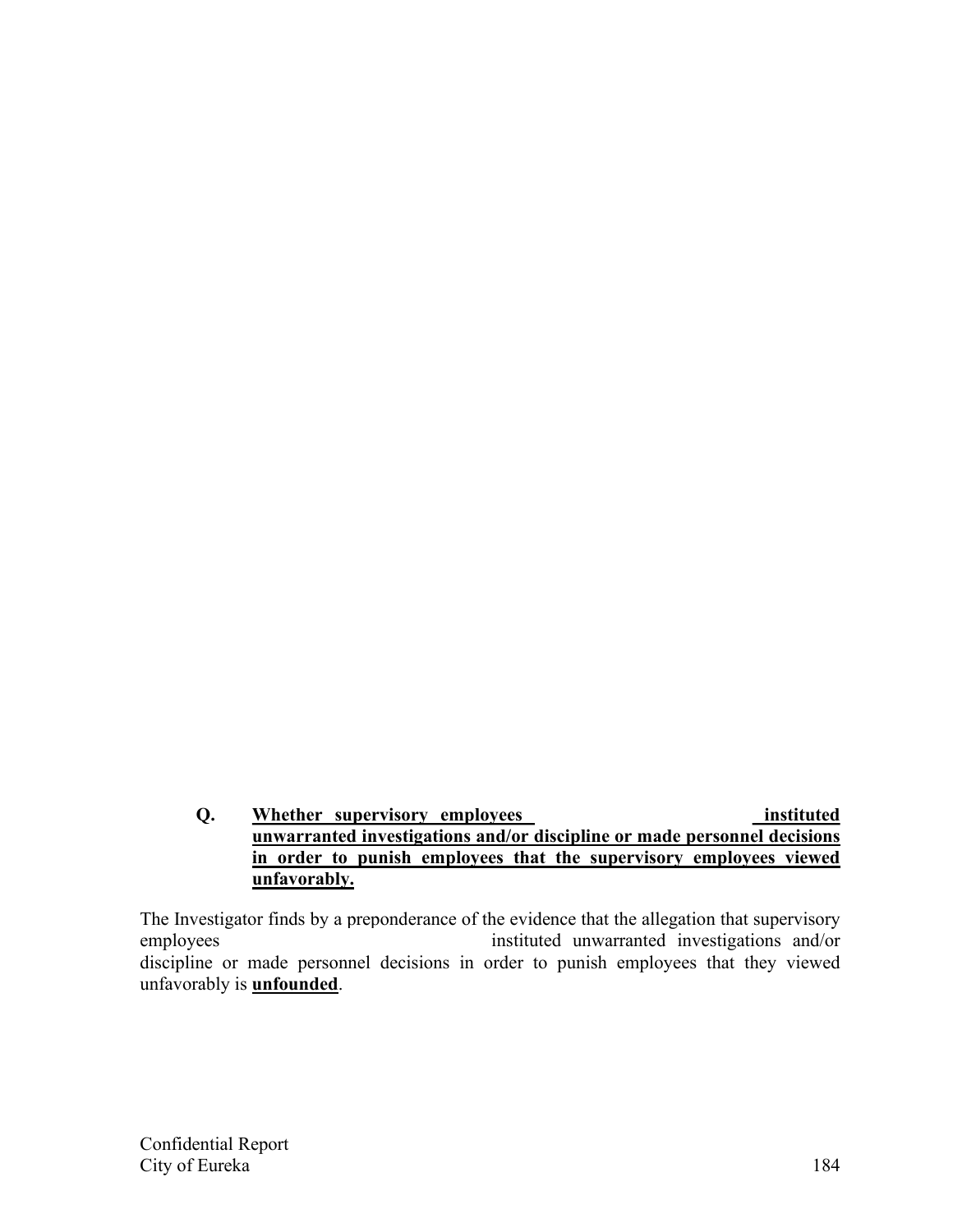### **S. Whether supervisory employees of the Department protected other supervisory employees from internal and external complaints of misconduct.**

The Investigator finds by a preponderance of the evidence that the allegation that supervisory employees of the Department protected other supervisory employees from internal and external complaint of misconduct is **not sustained**.